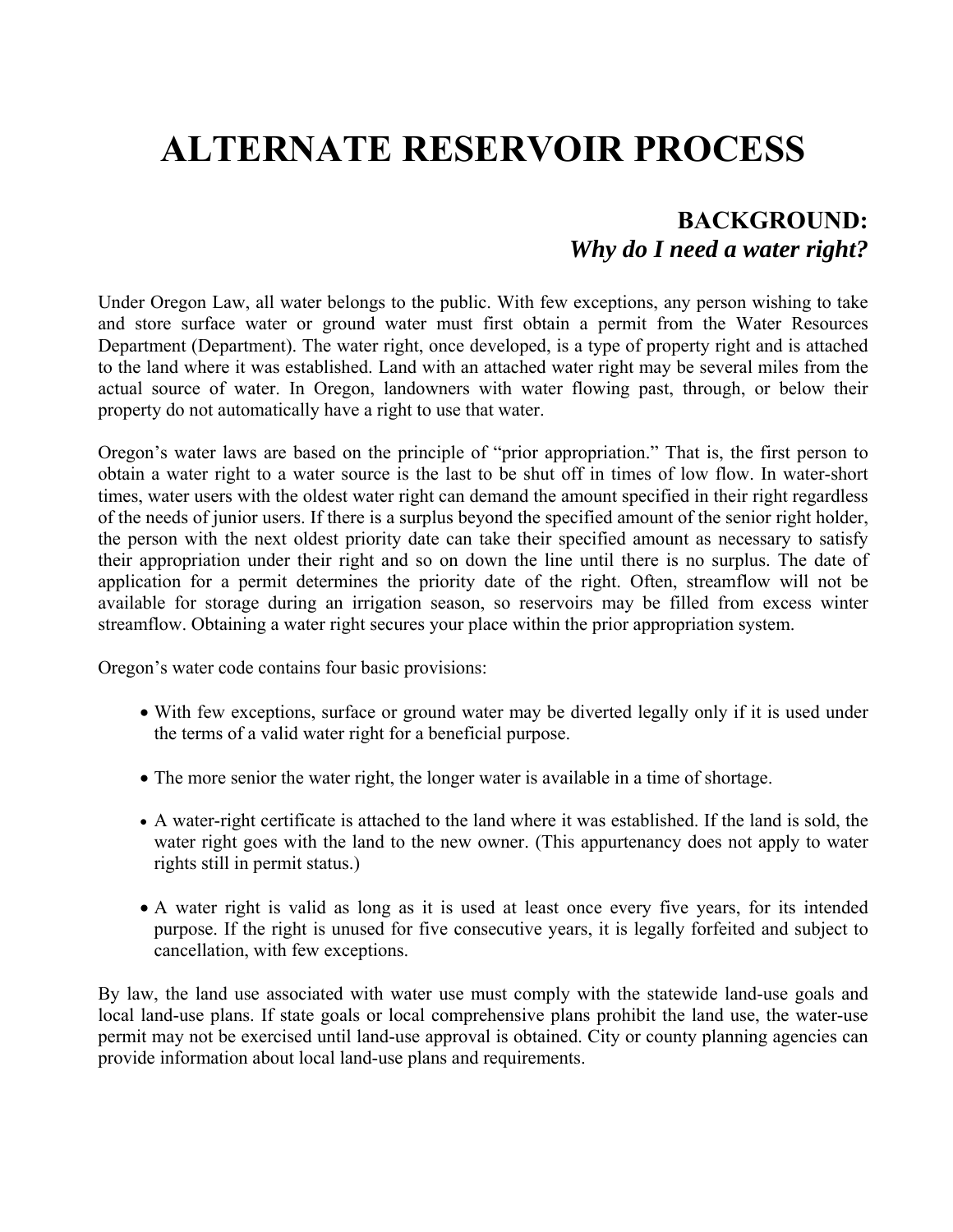## **THE WATER RIGHT:**  *Applying for a Permit to Use Water*

A water-right permit is the authorization necessary from the Water Resources Department to be allowed to store water. Additional permits and approvals from other agencies may be necessary prior to construction of a storage facility. With few exceptions, the storage of water requires a water-right permit; regardless of size, or whether or not the pond or reservoir already exists.

In 1995, the legislature created a new program, the Alternate Reservoir Process, for small ponds. A permit issued under the Alternate Reservoir Process allows only for the storage of water. To use or appropriate the stored water requires a "secondary" permit for all out-of-reservoir uses, with few exceptions. The *Surface Water Right Application Guidebook* explains how to complete a secondary application. The Alternate Reservoir Process does not allow the storage of groundwater (or water from a well); to do so it is necessary to apply under the *Groundwater Permit* process.

In addition, the Alternate Reservoir Process is applicable to any pond or reservoir of any capacity with a dam height of less than 10 feet. If the dam height is 10 feet or greater, the maximum amount of water that may be stored under the Alternate Reservoir Process is less than 9.2 acre-feet. Any pond or reservoir that stores 9.2 acre-feet or greater and with a dam height of 10 feet or greater requires engineered plans and specifications; and must apply for permit under the *Standard Reservoir Process*.

A "bulge in the system" is a pond that will be used as an in-system storage facility during the irrigation season to manage and handle water allotted by an irrigation district or water that is allowed under an existing water right for irrigation or agricultural uses. If the waters held in the pond are used on a rotational basis during the irrigation season under an existing right, a water storage permit is not required. This would *not* include storing or holding water outside the irrigation season.

However, where storage for future use is needed, a permit is required.

### **THE PERMIT PROCESS:**  *How an Application is Processed*

Before an application for an Alternate Reservoir water right is submitted, the applicant must contact the local Fish and Wildlife office to assess what fish passage and screening requirements will need to be addressed.<sup>1</sup> ODFW will provide the Alternate Reservoir Application Review Sheet form to be included with the application, as described in the instructions below.

<sup>&</sup>lt;sup>1</sup> The default assumption under ORS 509.585 is that fish passage will be provided if migratory fish are present or were historically present, which requires the approval of a fish passage plan by ODFW. An alternative to providing fish passage is to seek a fish-passage waiver or exemption from the Fish and Wildlife Commission. This will require development of a plan and mitigation to be approved by the Fish and Wildlife Commission (ORS 509.585). Once a fish-passage plan, waiver or exemption is approved, the applicant can then submit the completed Alternate Reservoir application to WRD for processing. Fish-passage waiver and exemption-request applications can be found at the ODFW Fish Passage Program website Fish Passage Requirements - ODFW.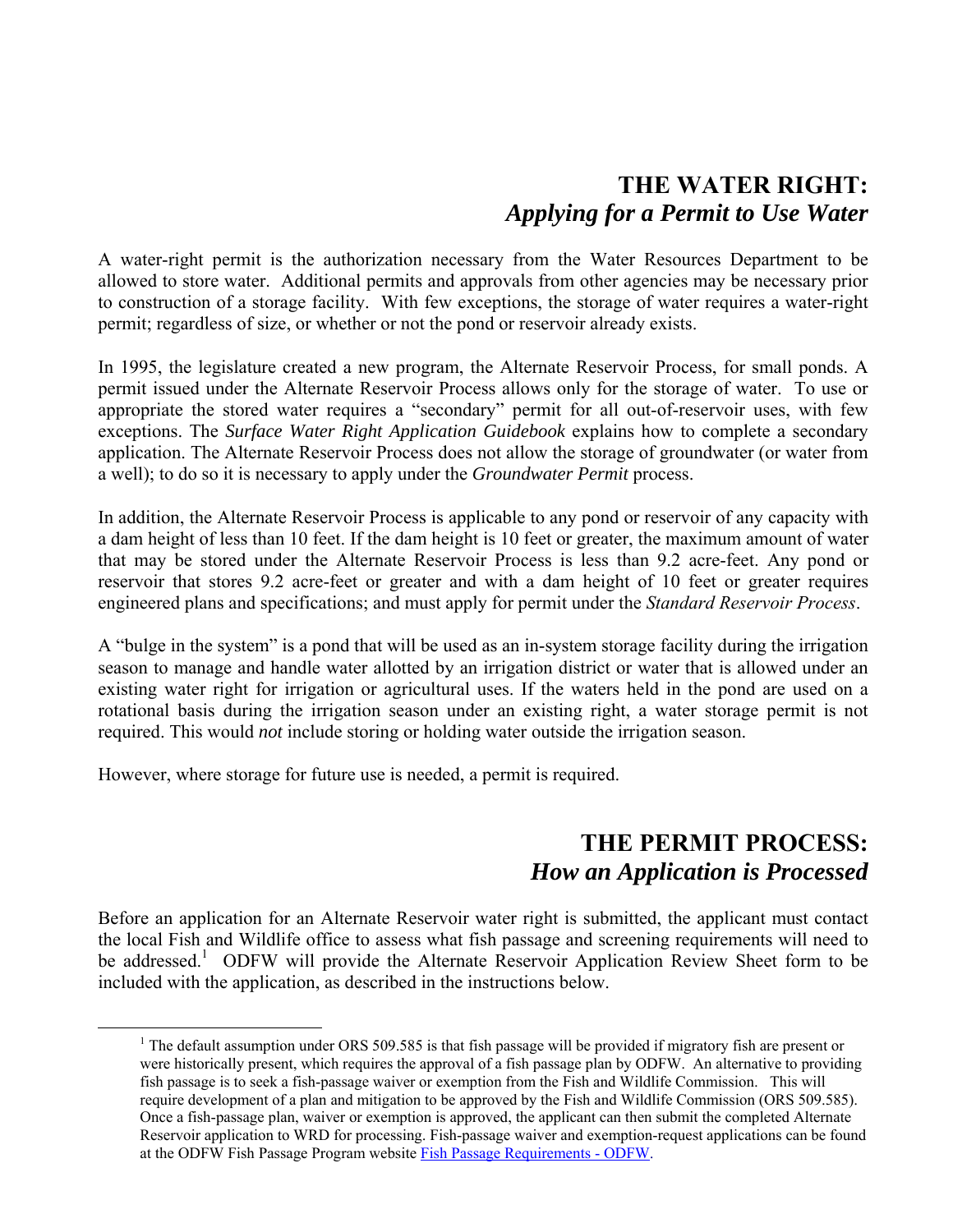After a completed application has been received by the Department, the Department must make public notice of the application within 60 days. The Department does not notify individual, neighboring landowners of an application, unless they are identified in the application as affected landowners. The public notice is to ensure that any person may submit detailed information requesting the Department deny an application based on injury to existing water rights or based on a significant detrimental impact to an existing fishery resource. All comments must be submitted within 60 days of the public notice.

The Department issues a Final Order within 180 days of the priority date (i.e., date of submission of the application). The Department recommends applicants not schedule excavation work or otherwise expend financial resources until an ODFW fish passage plan and the alternate reservoir application have been approved.

## **INSTRUCTIONS: What is needed to complete the application?**

## *STEP 1: Print out the "Application for a Permit to Store Water in a Reservoir (Alternate Review)" form, which includes the following three supplemental forms:*

- 1. Watermaster Alternate Reservoir Application Review Sheet to be completed by the local Watermaster, who is an employee with the Water Resources Department.
- 2. ODFW Alternate Reservoir Application Review Sheet to be completed by a representative of the Oregon Department of Fish and Wildlife (ODFW).
- 3. Land Use Information Form to be completed by the local Planning Department.

## *STEP 2: Complete the application form and prepare a map*

**Note:** *All information should be typewritten or neatly printed with dark ink. All items must be completed even if parts or all of the required information appears on supplemental maps or drawings. Applications must be submitted on original forms that are provided by the Department or watermaster. Sign the forms in INK.* 

### **1. Applicant Information**

If you are an individual applying for a permit to store water in a reservoir, include your name, *mailing* address and phone number. If there is a co-applicant, please indicate that information also. You may include a fax number or e-mail address, if you have one. These numbers are not required, but helpful if the Department must contact you.

For corporations, associations, firms, partnerships, cooperatives, and/or public and municipal corporations, complete the Authorized Agent section, including the title of the authorized agent.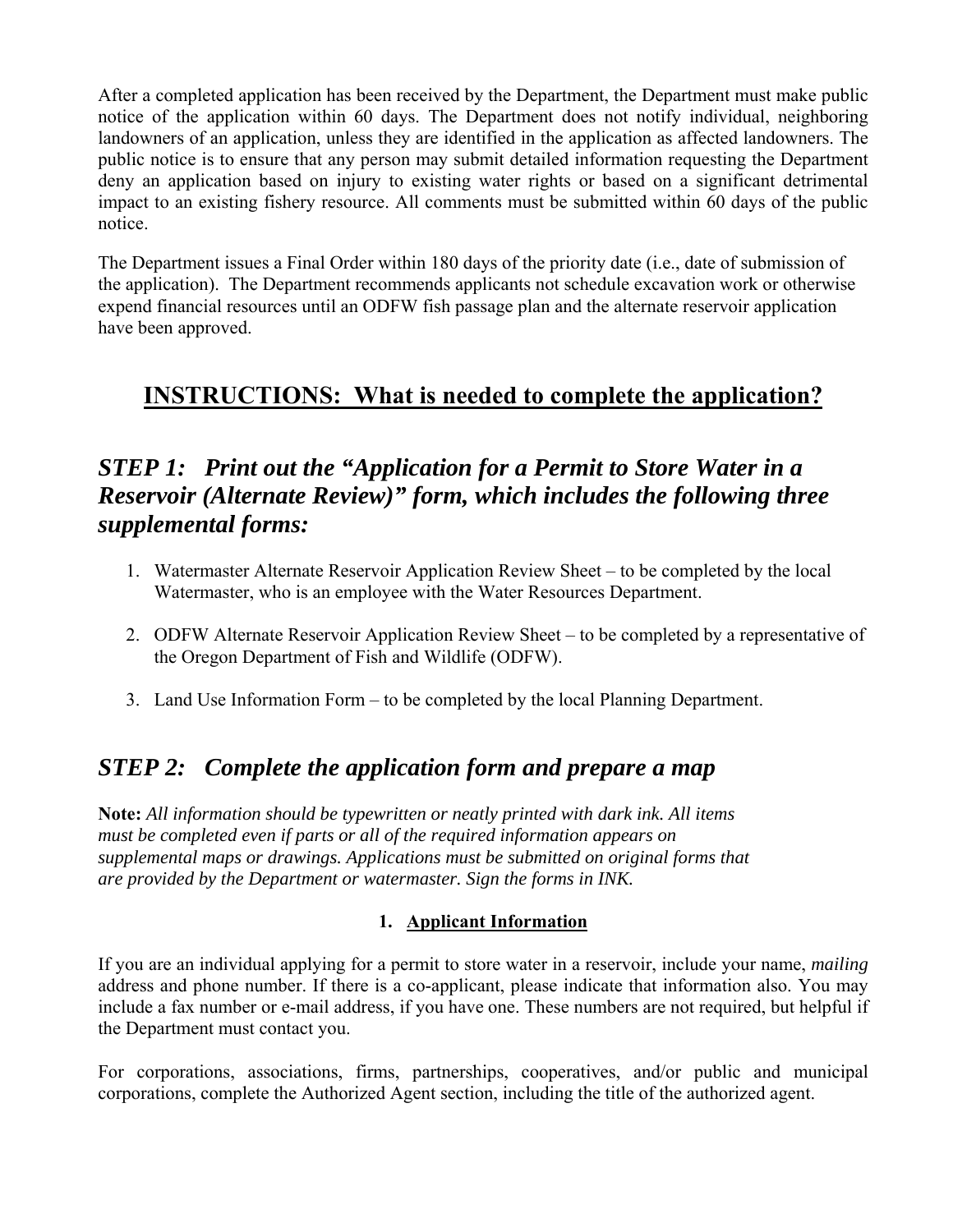#### **2. Location and Source**

In order to examine your application properly, the Department must have an accurate map that shows the location of the proposed reservoir and source or dam. The Department utilizes the following criteria for your map to ensure the timeliest processing possible.

- The map shall be of permanent quality and drawn clearly in ink on good quality paper.
- Maps should be submitted on  $8.5 \times 11$  inch paper. If a map is larger than  $11 \times 17$ inches, submit four copies or draw on tracing vellum or Mylar.
- $\bullet$  The map must be drawn to a standard, even scale of not less than 4 inches  $= 1$  mile. Standard scales include  $1''=400'$ ;  $1''=200'$ ;  $1''=100'$ . Use only whole numbers. U.S.G.S quad maps, title company maps or aerial photo maps will not be accepted.

Each copy of the map must clearly show the elements of the proposed appropriation:

- The location of the dam and reservoir. The location must be referenced to a government land survey corner (*not the property corner unless it is also a government land survey corner.*) The reservoir location may be shown by coordinates (i.e., the number of feet north or south and the number of feet east or west from survey corner). If there is no dam, reference the center of the reservoir. If the reservoir is off-channel, include both the dam/reservoir location and the location of the diversion point from the stream, if applicable.
- The Township, Range, Section and quarter-quarter section as well as tax lot lines and tax lot numbers must be indicated clearly on the map.
- Include the scale of the map as well as the North directional symbol.

*A platted and recorded subdivision map, deed description survey map or a county assessor tax lot map may be submitted as the application map if all the required information is clearly shown on each print.* 

**A. Reservoir Name:** If there is no name, insert N/A. If applying for more than one reservoir, a separate application is *required* for each pond. If all reservoirs are shown on one map, label each accordingly. List as Pond #one, Pond #two, etc., unless named.

**B. Source:** List the commonly used name of the body of water from which the water will be diverted, and the stream it flows to (tributary). If the source is diffuse run off, please state that. NOTE: If the source of water is from a well, you may not file under the Alternate Reservoir Process; use the *Groundwater Permit Process*.

**C. Reservoir Location:** Clearly indicate the location by Township, Range, Section, quarter-quarter and tax lot number. This information can be found on the base map or by contacting your local tax assessor's office.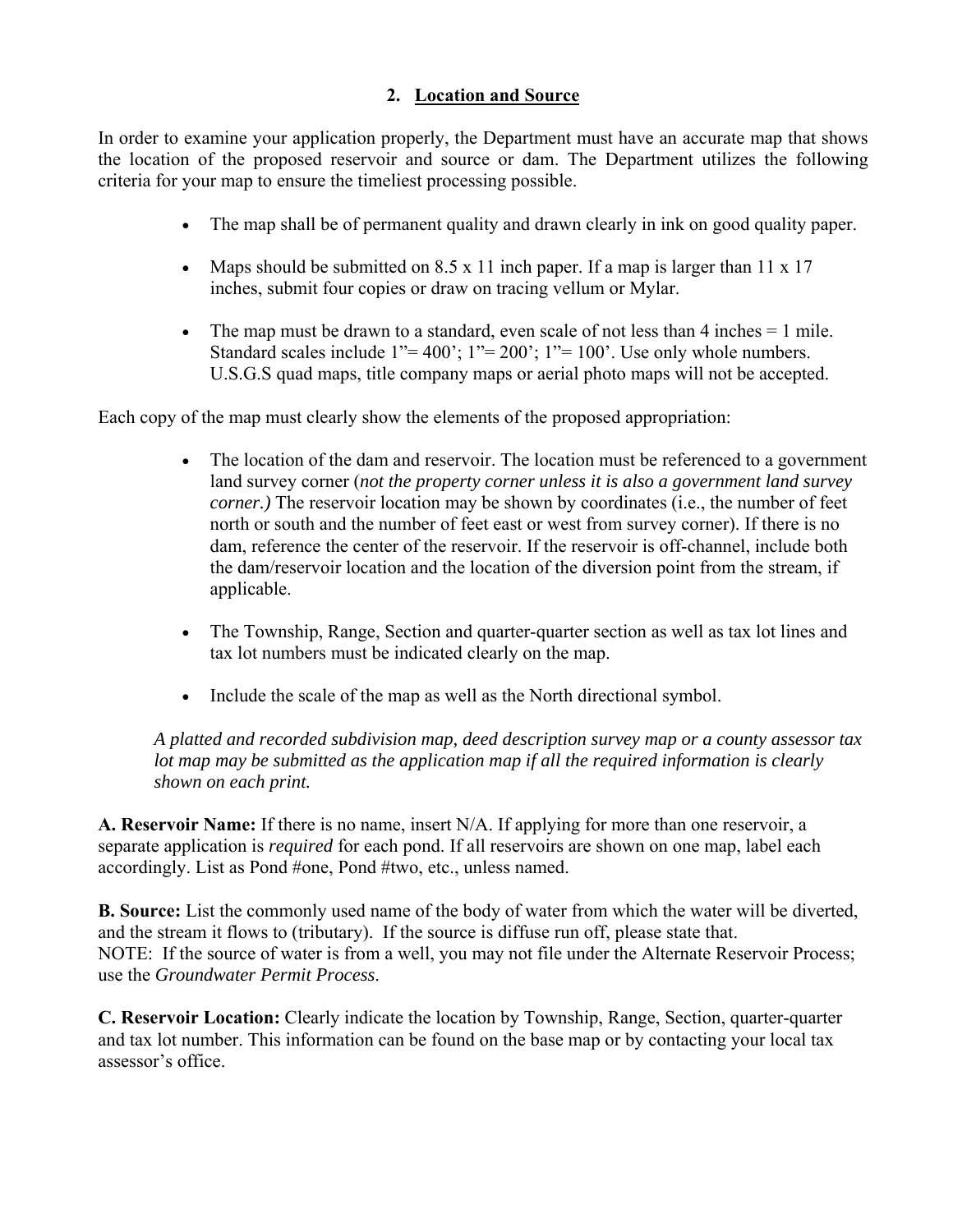**D. County of Use:** Indicate the county where the pond or reservoir is located.

**E. Dam:** List the dam height. If there is no dam, enter "0 feet." NOTE: If the dam is 10 feet or greater, and the storage capacity of the reservoir is more than 9.2 acre-feet, you must apply under the *Standard Reservoir Process.* 

**F: Quantity:** List the total quantity of water to be stored at maximum capacity. List the total in acrefeet. One acre-foot is equal to one acre in size, one foot deep. One acre-foot is also equivalent to 325,851 gallons or 43,560 cubic feet.

### **3. Water Use**

In order to receive a water right, you must show that you will be using the water beneficially and without waste. Indicate the type of use of the stored water. **NOTE: You may wish to consider filing for "multipurpose use" for your reservoir. Multipurpose use does not limit the types of future uses for the stored water. Multipurpose covers all beneficial uses including: stock water, fish and wildlife, aesthetics, domestic, irrigation, agriculture, fire protection, and pollution abatement.**  Regardless of the type of storage listed, if *any* use will be out-of-reservoir, a secondary application will be required to appropriate the stored water.

### **Examples of Beneficial Uses of Water Under Oregon Water Law**

- Agriculture Use **•** Irrigation
- 
- 
- Forest and Range Management Industrial
- 
- 
- 
- Municipal or Quasi-municipal Storm Water Management
- 
- 
- Wildlife
- 
- Cranberry Use Nursery Operations
- Stock water Temperature Control
	-
- Commercial Commercial Fire Protection/Suppression
- Mining Power Development
- Aesthetics Domestic use
	-
- Aquatic Life  **Pollution Abatement**
- Recreation Wetland Enhancement

### **4. Property Ownership**

If the water you plan to use will be transported by ditch, canal or other work, or if your pond or reservoir will back up water onto another property, you must own all the property or have legal access to the property. This includes crossing any public roads or rights-of-way. Under ORS 274.040, if your application proposes only irrigation and/or domestic use, written authorization or an easement is not necessary to occupy state-owned submersible lands for the construction, maintenance and operation of any structure or facility necessary for the use of water.

> If you own all the land that includes the source, diversion and place of use of water, mark YES and skip to the next section.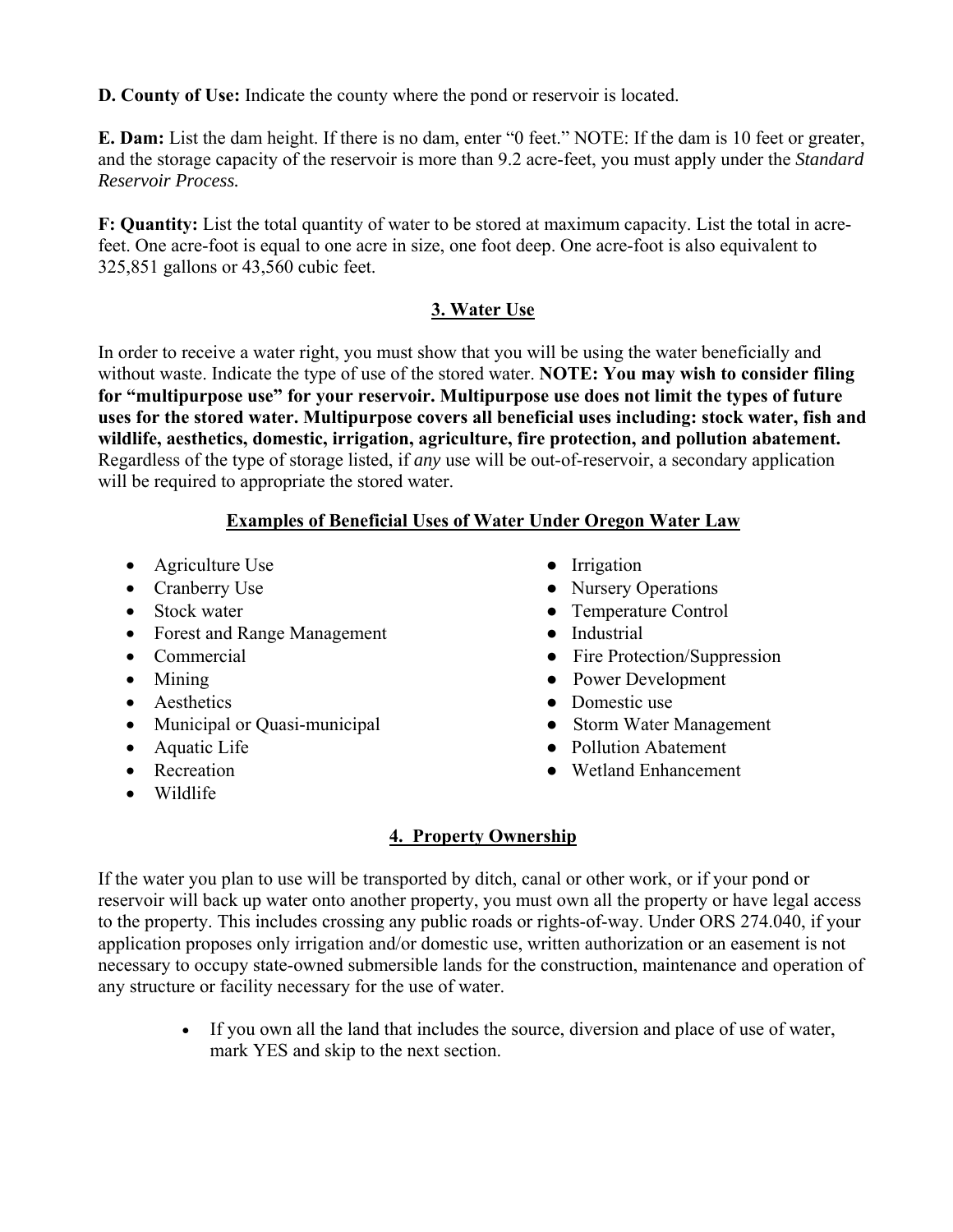If not, attach a list of the names and addresses of the affected property owners. If there are more than 25 landowners, you will be required to file a public notice in a newspaper that circulates in the area of the water use.

#### **5. Environmental Impact**

**A. Channel:** Indicate if the pond or reservoir is in a stream channel.

**B. Wetland:** Indicate if the project is in a wetland.

**C. Existing:** Indicate if the project is an existing reservoir and if so, how long.

**D. Fish Habitat:** If there is fish habitat upstream of the proposed reservoir, please describe.

**E. Partnerships:** List any agencies such as the Natural Resources Conservation Service (NRCS) or ODFW that you may be working with on a project.

#### **6. Within a District**

Indicate if the point of diversion or reservoir are located within or served by an irrigation or other water district.

#### **7. Signature**

All applicants must sign the application in ink.

 **Properly completed application form(s)**. Only one reservoir per application. If there is more than one applicant, each applicant must sign the application.

### *STEP 3: Obtain a completed review from the local watermaster.*

#### **The Watermaster Alternate Reservoir Application Review Sheet must be completed by the local watermaster.**

We suggest that you call to make an appointment with the local watermaster. *For assistance in locating the local watermaster office, please call 503-986-0900 or for a list of watermaster offices see: http://www.wrd.state.or.us/OWRD/offices.shtml#Watermaster\_Offices*

The watermaster will review your completed application form and map showing the reservoir location and source and determine if the reservoir will cause injury to an existing water right. In addition, the watermaster will determine when and if water is available for the proposed use. If the watermaster determines that the reservoir will injure any existing water right and cannot identify any condition(s) that would mitigate such injury or if water is not available, the application cannot be accepted by the Department.

### *STEP 4: Obtain a completed review from the local ODFW fish biologist.*

**The ODFW Alternate Reservoir Application Review Sheet must be completed by the local ODFW representative.**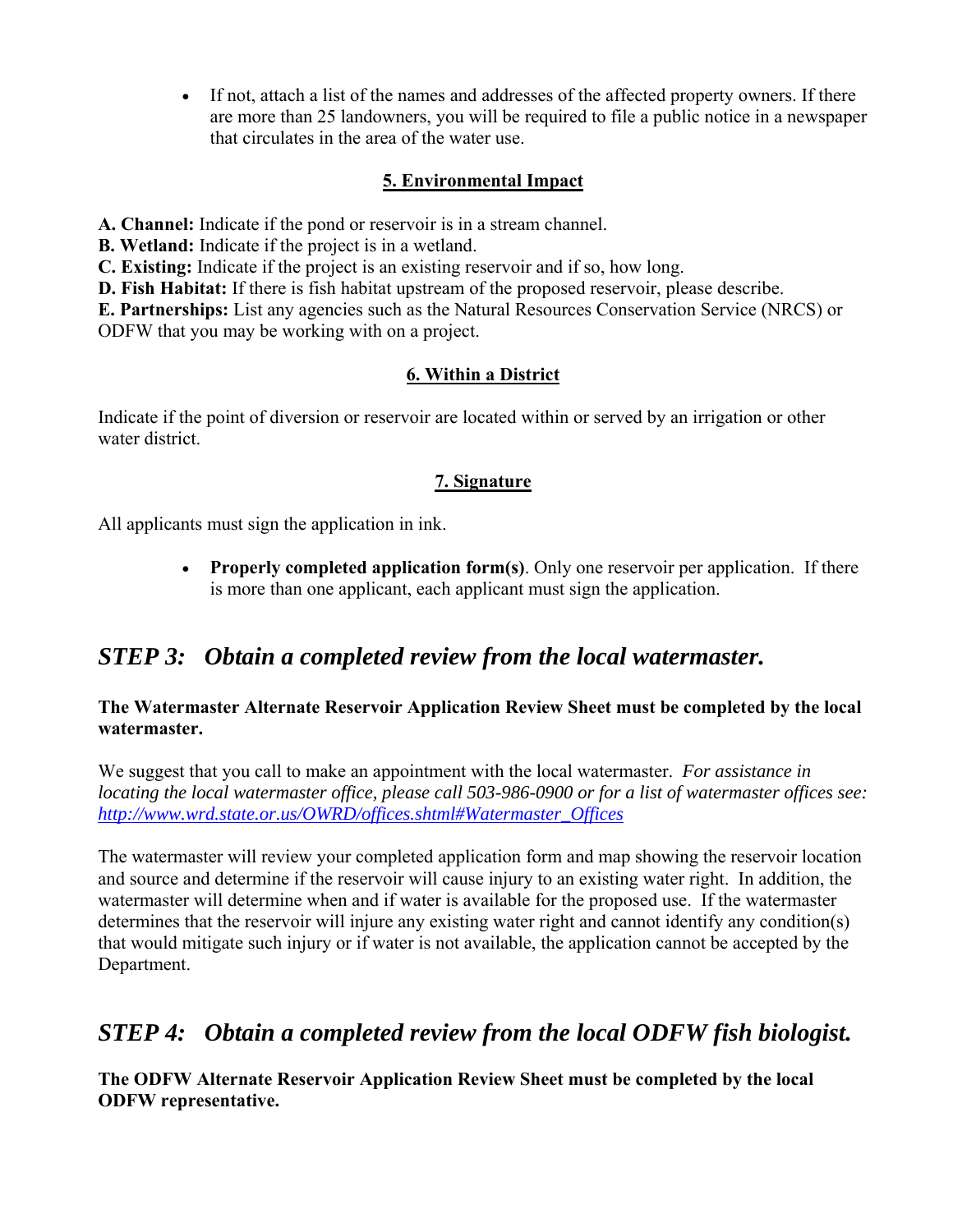We suggest that you call to make an appointment with the local fish biologist or other representative at the appropriate ODFW office. *For assistance in locating the local ODFW office, please call 503-947- 6200 or to see a map of ODFW's regions, please see:* 

*http://www.dfw.state.or.us/agency/directory/region\_map.asp . For a list of ODFW offices see: http://www.dfw.state.or.us/agency/directory/local\_offices.asp .* 

The ODFW representative will review your completed application form, the map indicating the reservoir location, and the information you obtained from the watermaster. ODFW will then determine if the reservoir will pose a significant detrimental impact to existing fishery resources. If ODFW identifies such an impact and cannot identify condition(s) that would mitigate the impact, the application cannot be accepted by the Department, and the applicant will need to either abandon the reservoir project or utilize the standard reservoir application process.

Additionally, for reservoirs proposed to be in-channel, ODFW will also consider: 1) fish populations and their distributions, and 2) whether fish passage requirements will be necessary. If fish passage is required, either approval of a fish-passage plan will be required or the approval of a fish passage wavier or exemption by the Fish and Wildlife commission will be needed before ODFW provides the Alternate Reservoir Application Review Sheet.

## *STEP 5: Obtain a completed Land-Use Information Form or receipt stub from the local planning agency.*

#### **The Land Use Information Form or receipt stub must be completed by a representative of the local planning agency.**

Determine if the reservoir location is within the boundaries of a city or county or other planning jurisdiction. The representative from the planning agency will review your completed application, which will describe the proposed use of water, and your map indicating the reservoir location and determine if the proposed use of water is consistent with local land use rules. The Receipt for Request for Land Use Information allows the Department to accept the application; however, the demonstration of land-use compatibility is required before the Department will issue a permit for the proposed use.

## *STEP 6: Submit the application, supplemental forms, map, and fees to the Department.*

Before submitting the application, be sure you include all the necessary items. Your application and supplemental materials **will be returned** if not complete.

**Watermaster Alternate Reservoir Application Review Sheet:** Include a Watermaster Review Sheet completed by the local watermaster. *NOTE: If the watermaster determined that your reservoir will injure an existing water right, and did not identify any conditions to mitigate such injury or if water is not available, STOP here – the Department cannot accept the application.*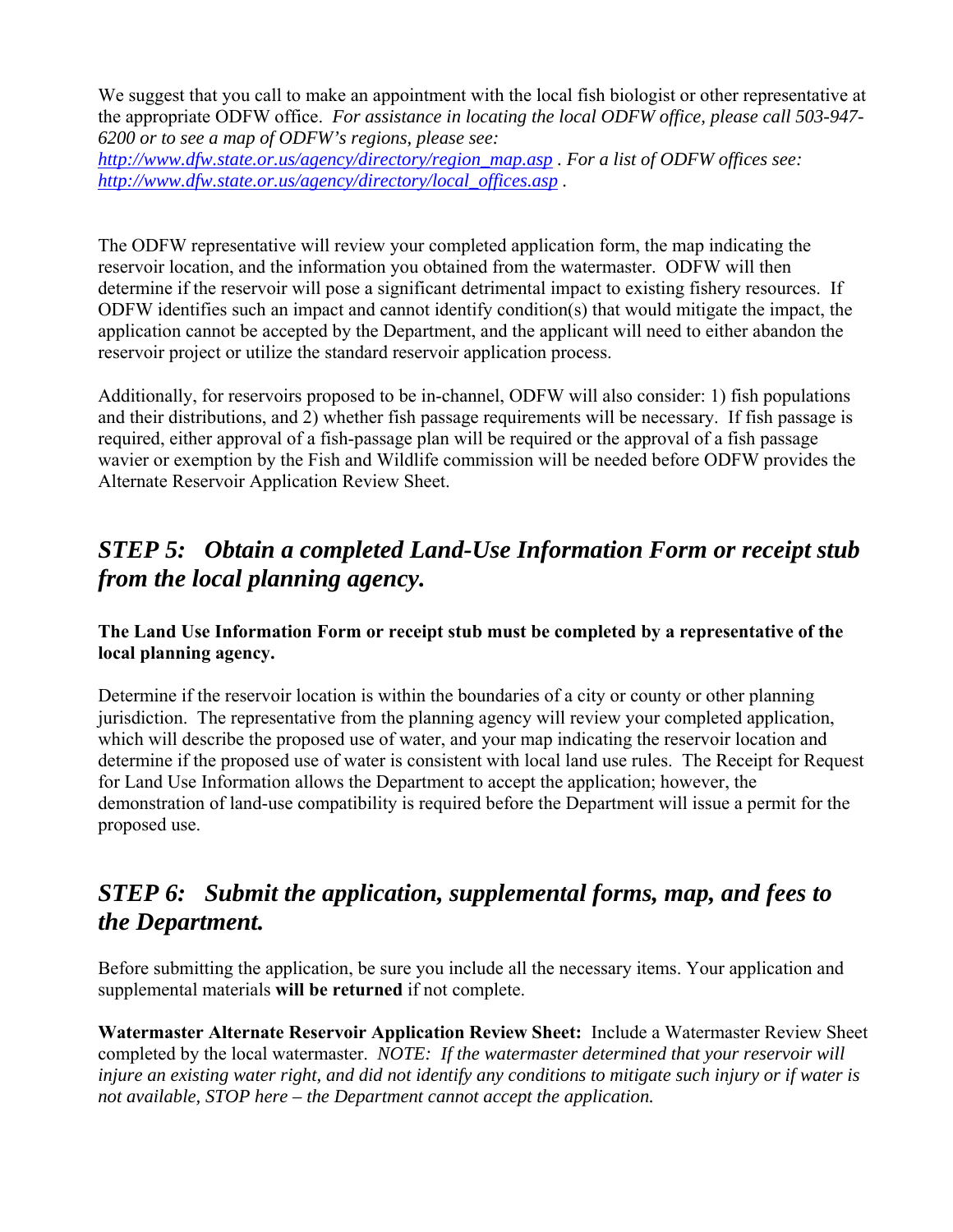**ODFW Alternate Reservoir Application Review Sheet:** Include an ODFW Review Sheet completed by an ODFW representative. *NOTE: If ODFW determined that your reservoir will pose a significant detrimental impact to existing fishery resources and did not identify any conditions to mitigate such impact, STOP here – the Department cannot accept the application.*

**Land Use Information Form:** Include a Land Use Information Form or the Land Use Information Form receipt stub signed *(must be original)* by a representative of the local planning agency having jurisdiction (i.e., county or city planning).

**Legible and accurate map:** A map of the proposed development must accompany each application for a permit. See pages 3 and 4 and the Minimum Requirements on page 8 for map requirements.

**Payment:** A check or money order made out to WRD for the examination fee. The base fee is \$350. In addition, there is a fee of \$30 per acre-foot or fraction thereof. Example:  $0.3$  AF = \$380;  $1.5$  AF =  $$410; 20.0 \text{ AF} = $950; 30.0 \text{ AF} = $1250.$ 

NOTE: There is a \$450 permit recording fee for Alternate Reservoir applications. You may pay the permit recording fee at time of submittal or you may pay that fee at a later date prior to permit issuance. For fastest processing, the Department recommends that the permit recording fee be paid in advance. If the Department does not issue a permit, the permit recording fee will be refunded.

**Secondary Application:** Submit a secondary application if there will be out-of-reservoir uses associated with this reservoir **AFTER** the reservoir has been permitted.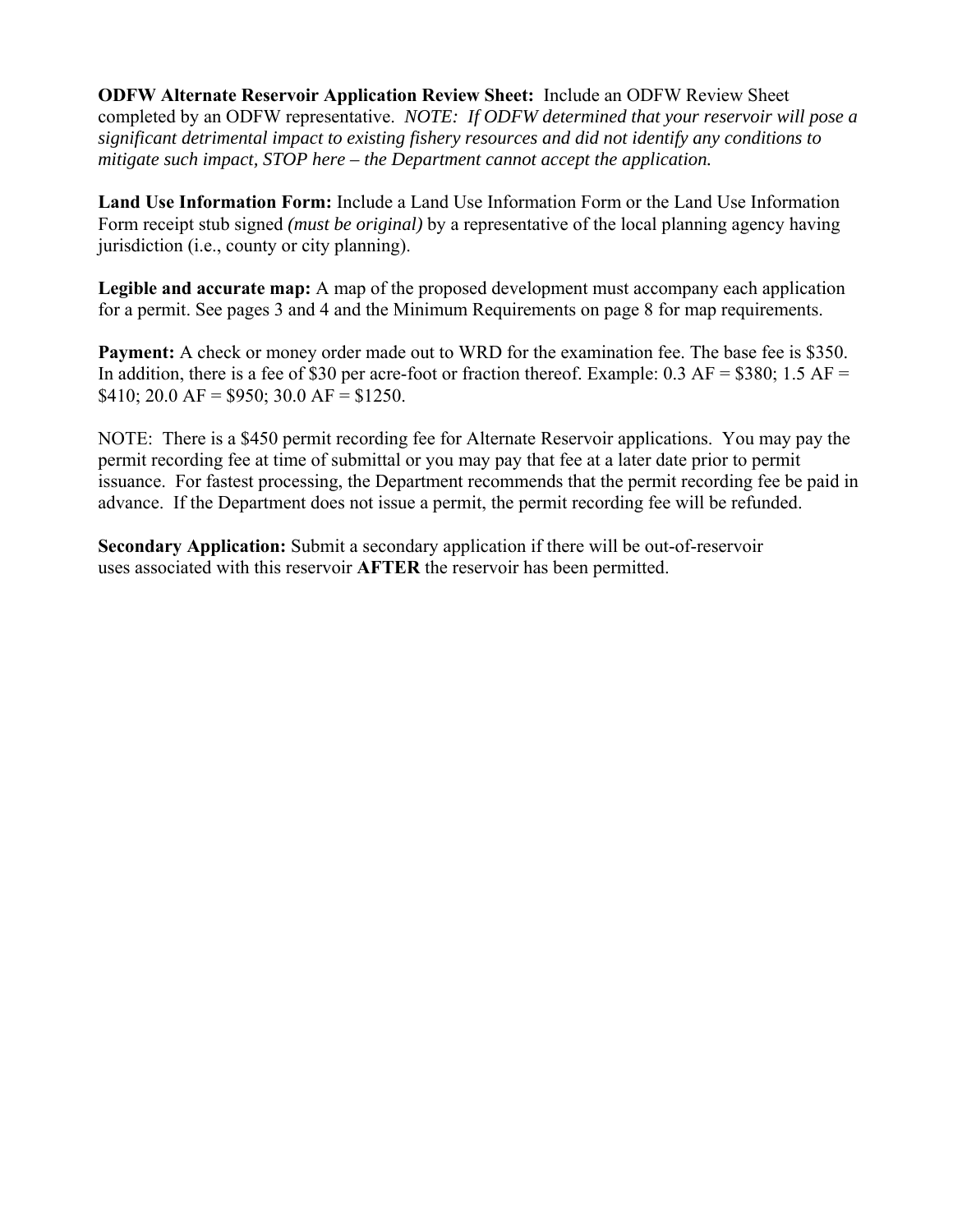### **Alternate Reservoir Application Completeness Checklist**

**This is the checklist used by WRD staff** 

| Application   | County      |       |         |        |
|---------------|-------------|-------|---------|--------|
| Priority Date | Township    | Range | Section | Taxlot |
| Use           | Caseworker  |       |         |        |
| Amount (AF)   | Watermaster |       |         |        |

### **Minimum Requirements (ORS 537.409)**

**□ Completed Watermaster review sheet** signed and dated by Watermaster.

Will the reservoir injure an existing water right?  $\Box$  YES  $\Box$  NO

If YES, can conditions be applied to mitigate the injury? □ YES □ NO **If NO, return the application.**

Did the watermaster determine when water is available for the proposed use?  $\Box$  YES  $\Box$  NO

*The Watermaster review sheet must have been completed within the last 6 months.*

#### **If the watermaster determined that water is NOT available, return the application.**

□ **Completed ODFW review sheet** signed and dated by ODFW representative.

Will the reservoir pose a significant detrimental impact to an existing fishery resource?  $\Box$  YES  $\Box$  NO If YES, can conditions be applied to mitigate the impact? □YES □NO **If NO, return the application.** *The ODFW review sheet must have been completed within the last 6 months.*

□ **Completed Land-Use Form** or receipt signed by the appropriate planning department official enclosed? *Does the use on land-use form match the proposed use on the application? Must be an original "wet" signature within the last 12 months.*

**□ Landowner Name, Mailing Address** and Telephone Number**.**

□ **Source** and tributary listed. *NO WELLS-MUST HAVE GW APP TO USE A WELL AS A SOURCE !!* 

- **□ Reservoir Location** Township, Range, Section, Quarter Quarter, Taxlot
- **□ Dam height**, if applicable
- □ **Total Quantity** of Storage Requested:
- □ **Proposed Use of the water....**Cannot accept application for use of this stored water at the same time (E2)

**□ Property ownership indicated?** If applicant does not own all the land is the affected landowner's name and mailing address listed? (Including: lands not owned by applicant, upon which the source is located .....**or**..... that are crossed by the diversion works. This includes any roads or rights-of-way.)

**□** Provide the **legal description** of all the property involved with this application. You may include a copy of your deed land sales contract or title insurance to meet this requirement

**□ Environmental Impact** section completed?

□ **Application signed by the landowner(s)**? All parties noted as applicants must sign the application.

*Must be an original "wet" signature.* 

**□ Acceptable map \*\* Indicates requirements of standards set forth by the Commission and causes fatal flaw if not provided by the** *applicant***.** 

 $\Box$  Reservoir Location - noting Township, Range, Section, 1/4 1/4 and Tax Lot number(s)\*

 $\Box$  Scale of the Map (not less than  $1'' = 1320'$ ) \*\*

- □ Reference corner on map
- □ North Directional Symbol **\*\***
- $\Box$  1/4<sup>1</sup>/4's clearly identified
- □ Reservoir clearly identified \*\*

 $\Box$  Dam or POD (If off channel) Location coordinates referenced to a government land

survey corner\* If no dam, use coordinates to center of reservoir.\*\*

| $\Box$ Fees enclosed**? Examination: Base Fee\$ |  | Permit Recording Fee\$ |
|-------------------------------------------------|--|------------------------|
|                                                 |  |                        |

 plus\$\_\_\_\_\_\_\_\_\_\_\_ plus\$\_\_\_\_\_\_\_\_\_\_\_

Total Paid \$<sup>place</sup> **Total Fees \$** 

Completeness Check by:\_\_\_\_\_\_\_\_\_\_\_\_\_\_\_\_\_\_\_\_\_\_ Date:\_\_\_\_\_\_\_\_\_\_\_\_\_\_\_\_\_\_ *Revised 2011-3-3*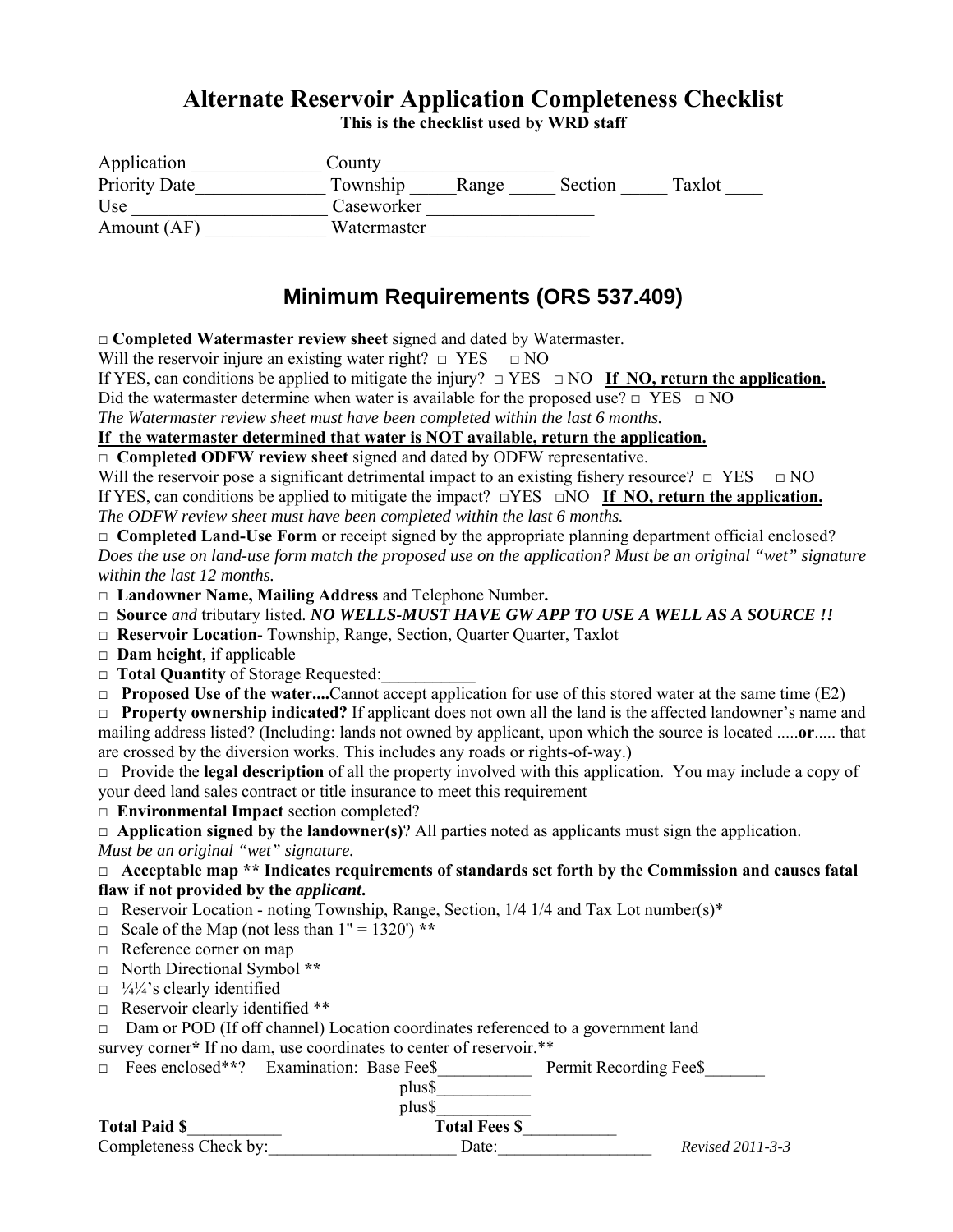#### **Appendix A**

Developing your water right often entails grading trenching or other types of construction within waterways, riparian areas, and wetlands. Permits from local, state or federal agencies may be required. A good first step is to check with your local city or county planning office. The following information was provided by the Oregon Division of State Lands.

#### **Activities in Wetlands and Waterways are Regulated by:**

- The Division of State Lands (DSL) under the State Removal-Fill Law
- The U.S. Army Corps of Engineers (Corps) under the Federal Clean Water Act and Rivers and Harbors Act
- The State Department of Forestry under the Forest Practices Act
- The U.S. Natural Resource Conservation Service (NRCS) under the Food, Agriculture, Conservation and Trade Act
- Some City and County land use ordinances

#### **What Areas are Regulated?**

- Rivers streams and most creeks
- Estuaries and tidal marshes
- Lakes and some ponds
- Permanent and seasonal wetlands
- Regulations apply to all lands, public or private
- A wetland does not have to be mapped by the state or otherwise 'designated' to fall under the regulations
- If you are uncertain if there are regulated wetlands on your property, contact DSL for assistance.

### **What Activities are Regulated?**

- Placement of fill material
- Alteration of stream bank or stream course
- Ditching and draining
- Plowing/disking non-farmed wetlands
- Excavation or dredging of material
- In-water construction (may also require a lease from DSL)
- For some activities, joint application forms can be obtained from DSL or the Corps

#### **What Activities are Exempt**

- Some routine maintenance activities
- Established, ongoing agricultural activities and grazing
- Some minor projects involving small amounts of fill or removal

#### **How are Laws Enforced?**

The best enforcement is to prevent illegal wetland alterations through information and education. However, when violations do occur, a variety of enforcement tools may be used, including restoration orders, fines of up to \$10,000 per day (DSL), civil and/or criminal charges.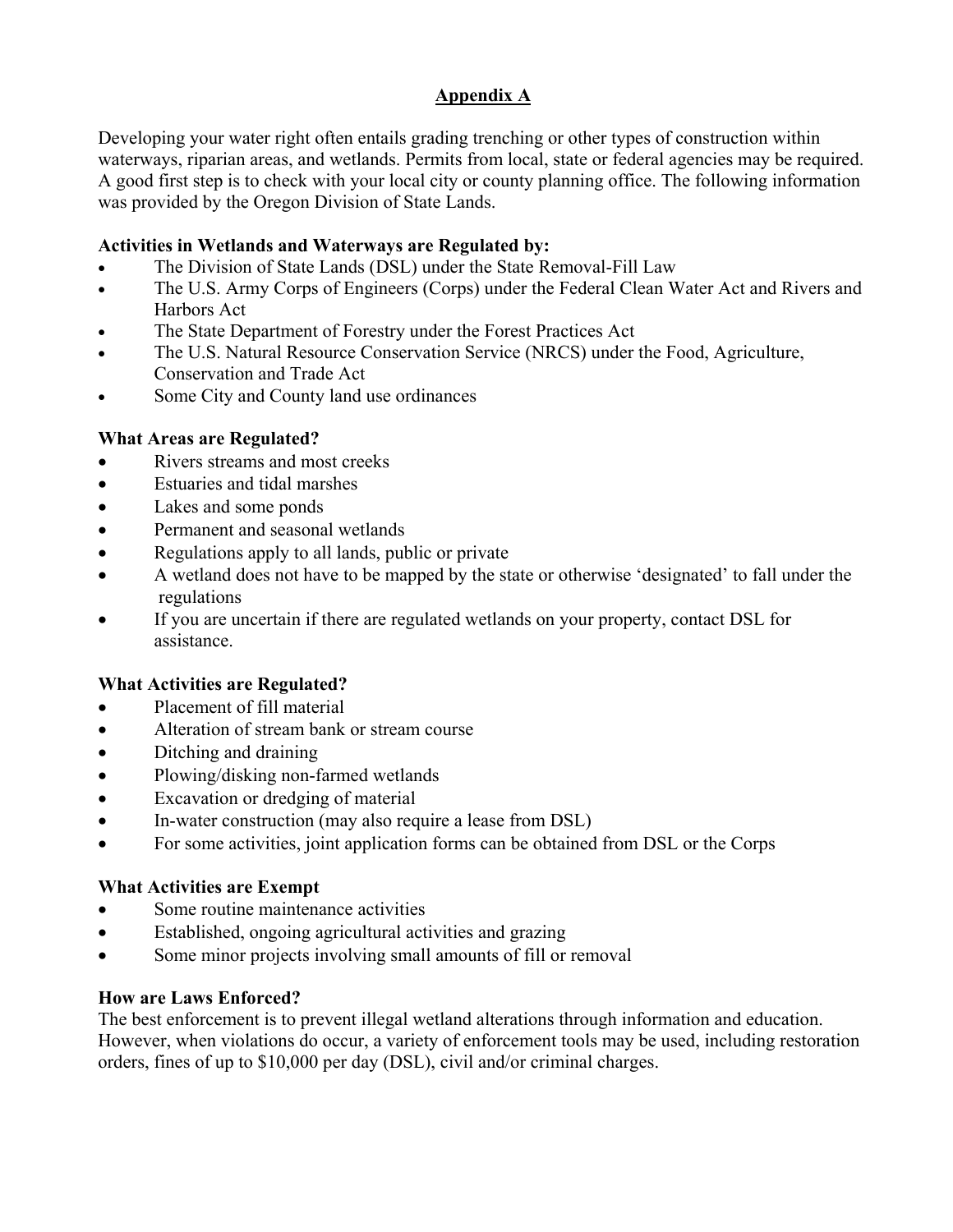

**Oregon Water Resources Department**  725 Summer Street NE, Suite A Salem Oregon 97301 (503) 986-0900 www.wrd.state.or.us

 **Application for a Permit to Store Water in a Reservoir (Alternate Review)** 

Alternate Review Process (ORS 537.409): You may use this form for any reservoir storing less than 9.2 acre-feet *or* with a dam less than 10 feet high.

#### **Use a separate form for each reservoir**

*Please type or print in dark ink. If your application is found to be incomplete or inaccurate, we will return it to you. If any requested information does not apply, insert "n/a". A summary of review criteria and procedures that are generally applicable to these applications is available at www.wrd.state.or.us/OWRD/PUBS/forms.shtml.* 

#### **1. APPLICANT INFORMATION**

| First                                                                                                |                  | Last  |
|------------------------------------------------------------------------------------------------------|------------------|-------|
| Mailing Address:                                                                                     |                  |       |
|                                                                                                      |                  |       |
| City                                                                                                 | <b>State</b>     | Zip   |
| Phone:                                                                                               |                  |       |
| Home                                                                                                 | Work             | Other |
| Fax:                                                                                                 | E-Mail Address*: |       |
| * By providing an e-mail address, consent is given to receive all correspondence from the department |                  |       |

electronically. (paper copies of the final order documents will also be mailed.)

#### **2. AGENT INFORMATION**

#### **The agent is authorized to represent the applicant in all matters relating to this application.**

| Agent:<br>First  |                                                                                                      | Last  |
|------------------|------------------------------------------------------------------------------------------------------|-------|
| Mailing Address: |                                                                                                      |       |
|                  |                                                                                                      |       |
| City             | State                                                                                                | Zip   |
| Phone:           |                                                                                                      |       |
| Home             | Work                                                                                                 | Other |
| Fax:             | E-Mail Address*:                                                                                     |       |
|                  | * By providing an e-mail address, consent is given to receive all correspondence from the department |       |
|                  | electronically. (paper copies of the final order documents will also be mailed.)                     |       |

#### **3. LOCATION AND SOURCE**

**A. Reservoir Name:** \_\_\_\_\_\_\_\_\_\_\_\_\_\_\_\_\_\_\_\_\_\_\_\_\_\_\_\_\_\_\_\_\_\_\_\_\_\_\_\_\_\_\_\_\_\_\_\_\_\_\_\_\_\_\_\_\_\_\_\_\_\_\_\_\_\_\_\_\_

**B. Source:** Provide the name of the water body or other source from which water will be diverted, and the name of the stream or lake it flows into. Indicate if source is run-off, seepage, or an unnamed stream or spring. Source: \_\_\_\_\_\_\_\_\_\_\_\_\_\_\_\_\_\_\_\_\_\_\_\_\_\_\_ Tributary to: \_\_\_\_\_\_\_\_\_\_\_\_\_\_\_\_\_\_\_\_\_\_\_\_\_\_\_

#### **C. County in which diversion occurs:**  $\qquad \qquad$

|          | <b>For Department Use</b> |      |
|----------|---------------------------|------|
| App. No. | Permit No.                | Date |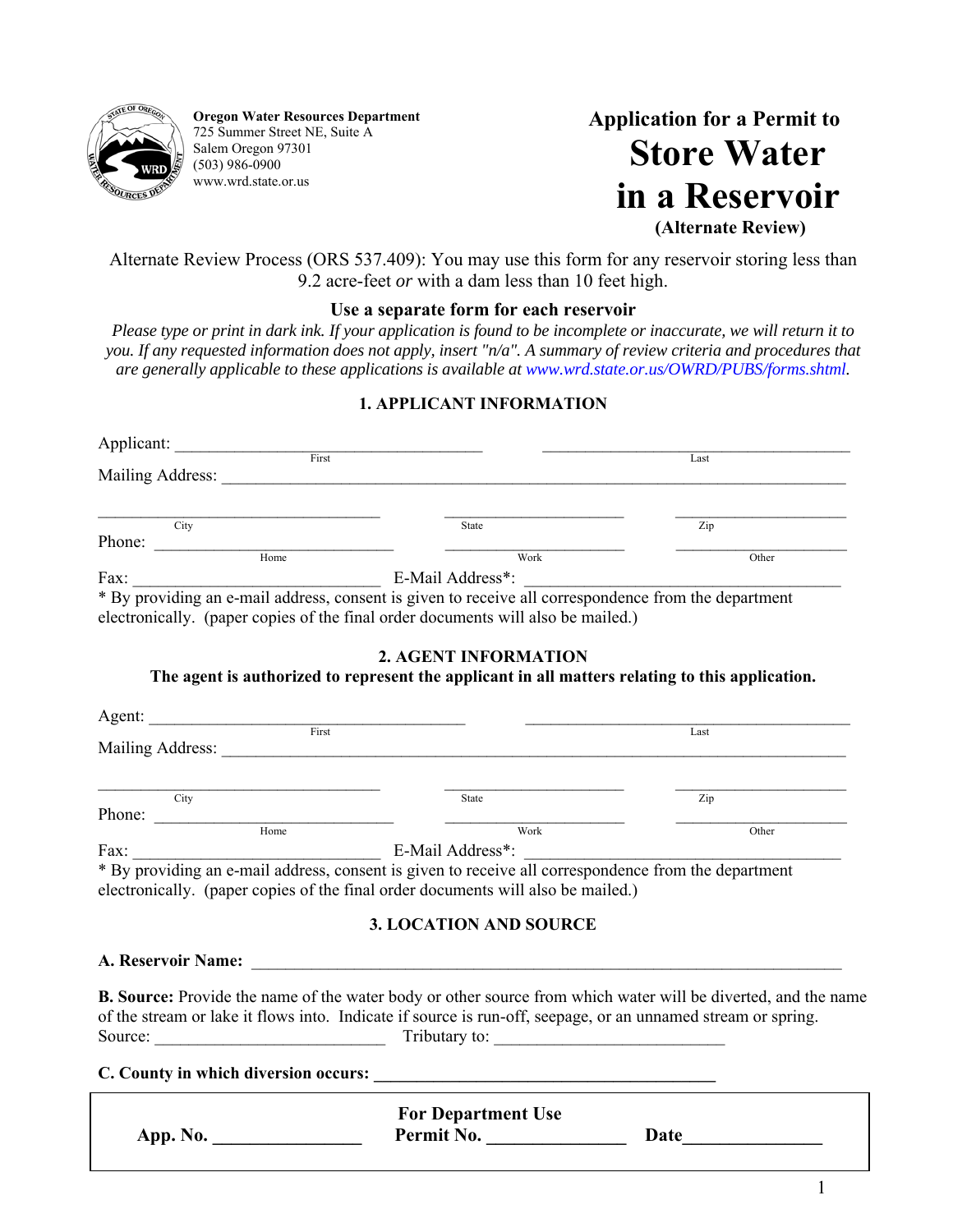#### **D. Reservoir Location**

| Township<br>$(N \text{ or } S)$ | Range<br>(E or W) | <b>Section</b> | quarter/quarter | tax lot number |
|---------------------------------|-------------------|----------------|-----------------|----------------|
|                                 |                   |                |                 |                |

**E. Dam:** Maximum height of dam: <br>feet. If excavated, write "zero feet".

**F. Quantity:** Amount of water to be stored in the reservoir at maximum capacity. List volume in acre-feet:

|                               |  |  | Is this project fully or partially funded by the American Recovery and Reinvestment Act? (Federal stimulus |  |  |  |
|-------------------------------|--|--|------------------------------------------------------------------------------------------------------------|--|--|--|
| dollars) $\Box$ Yes $\Box$ No |  |  |                                                                                                            |  |  |  |

#### **4. WATER USE**

Indicate the proposed use(s) of the stored water. **NOTE: You may wish to consider filing for "Multipurpose use" for your reservoir. Multipurpose use does not limit the types of future uses for the stored water. Multipurpose covers all uses including: stockwater, fish and wildlife, aesthetics, domestic, irrigation, agriculture, fire protection and pollution abatement.** If any use will be out of reservoir use, regardless of the type of storage listed, a secondary application must be filed to appropriate the stored water.

#### **5. PROPERTY OWNERSHIP**

Please provide a copy of the recorded deed(s).

Do you own all the land where you propose to divert, transport, and use water? **Yes** *(please check appropriate box below then skip to section 5*)

There are no encumbrances

This land is encumbered by easements, right of way, roads of way, roads or other encumbrances

 **No** *(Please check the appropriate box below)*

I have a recorded easement or written authorization permitting access.

I do not currently have written authorization or easement permitting access.

Written authorization or an easement is not necessary, because the only affected lands I do not own are state-owned submersible lands, and this application is for irrigated and/or domestic use only (ORS 274.040). (Do not check this box if you described your use as "Multipurpose" in #3 above.)

 $\mathcal{L}_\mathcal{L} = \{ \mathcal{L}_\mathcal{L} = \{ \mathcal{L}_\mathcal{L} = \{ \mathcal{L}_\mathcal{L} = \{ \mathcal{L}_\mathcal{L} = \{ \mathcal{L}_\mathcal{L} = \{ \mathcal{L}_\mathcal{L} = \{ \mathcal{L}_\mathcal{L} = \{ \mathcal{L}_\mathcal{L} = \{ \mathcal{L}_\mathcal{L} = \{ \mathcal{L}_\mathcal{L} = \{ \mathcal{L}_\mathcal{L} = \{ \mathcal{L}_\mathcal{L} = \{ \mathcal{L}_\mathcal{L} = \{ \mathcal{L}_\mathcal{$ 

\_\_\_\_\_\_\_\_\_\_\_\_\_\_\_\_\_\_\_\_\_\_\_\_\_\_\_\_\_\_\_\_\_\_\_\_\_\_\_\_\_\_\_\_\_\_\_\_\_\_\_\_\_\_\_\_\_\_\_\_\_\_\_\_\_\_\_\_\_\_\_\_\_\_\_\_\_\_\_\_\_\_\_\_\_\_

List the names and mailing addresses of all affected landowners: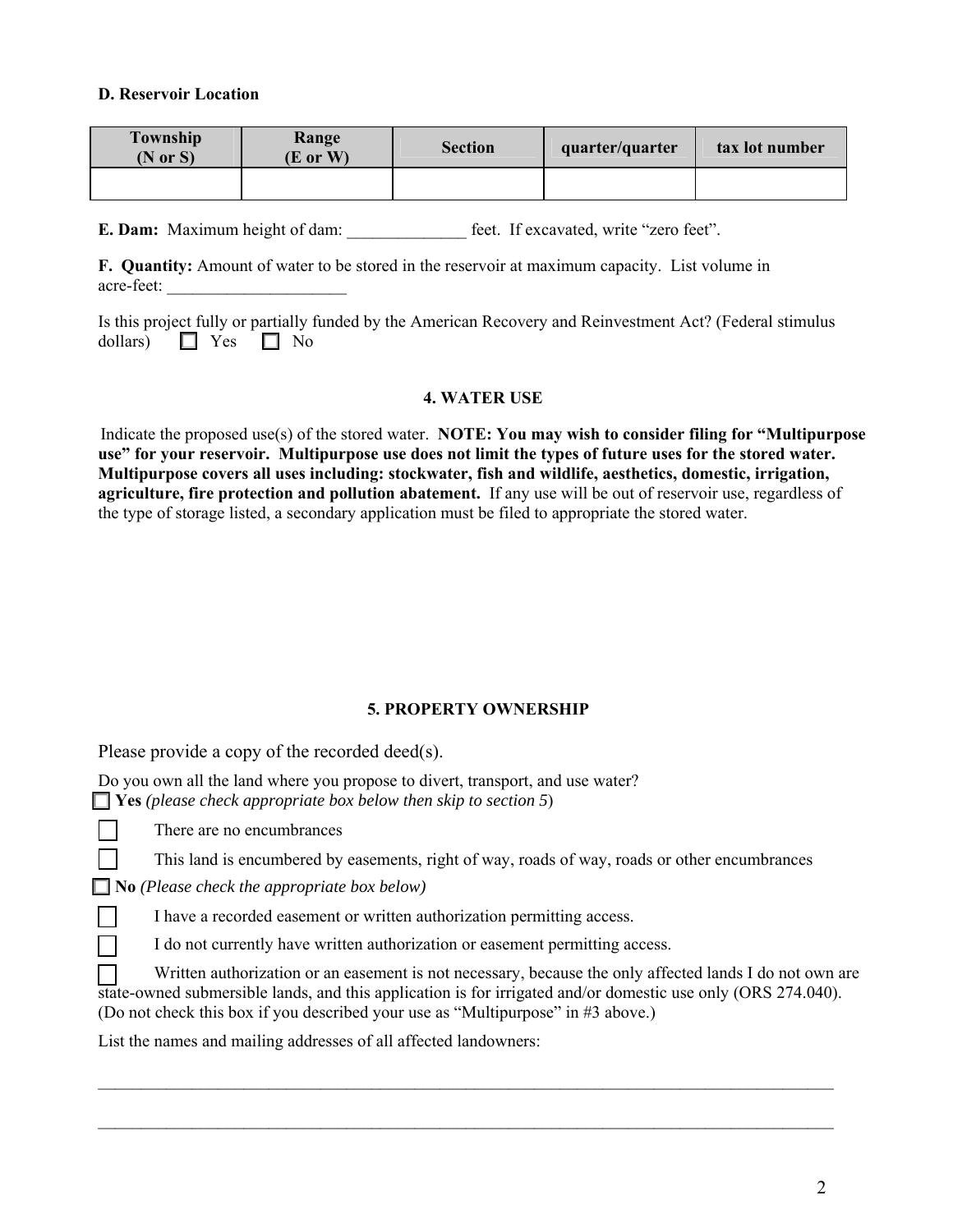#### **6. ENVIRONMENTAL IMPACT**

| <b>A. Channel:</b> Is the reservoir: $\Box$ in-stream or $\Box$ off channel?                                             |
|--------------------------------------------------------------------------------------------------------------------------|
| <b>B.</b> Wetland: Is the project in a wetland? $\Box$ Yes $\Box$ No<br>$\Box$ Don't know                                |
| <b>C.</b> Existing: Is this an existing reservoir? $\Box$ Yes $\Box$ No                                                  |
| If yes, how long has it been in place?<br>vears.                                                                         |
| <b>D.</b> Fish Habitat: Is there fish habitat upstream of the proposed structure? $\Box$ Yes $\Box$ No $\Box$ Don't know |
| If yes, how much?<br>miles.                                                                                              |
| <b>E. Partnerships:</b> Have you been working with other agencies? $\Box$ Yes $\Box$ No                                  |
| Indicate agency, staff and phone numbers of those involved. Also indicate any agencies that are cost sharing in          |

Indicate agency, staff and phone numbers of those involved. Also indicate any agencies that are cost sharing in this project.

#### **7. WITHIN A DISTRICT**

 Check here if the point of diversion or place of use are located within or served by an irrigation or other water district.

| <b>Irrigation District Name</b> | Address      |                |
|---------------------------------|--------------|----------------|
| City                            | <b>State</b> | $\mathbf{Zip}$ |

#### **8. DESCRIPTION**

Provide a description of the design and operation of the proposed diversion, including a description of how live flow will be passed outside the authorized storage season. Use this space for narrative. You may also provide narrative and sketches on separate pages.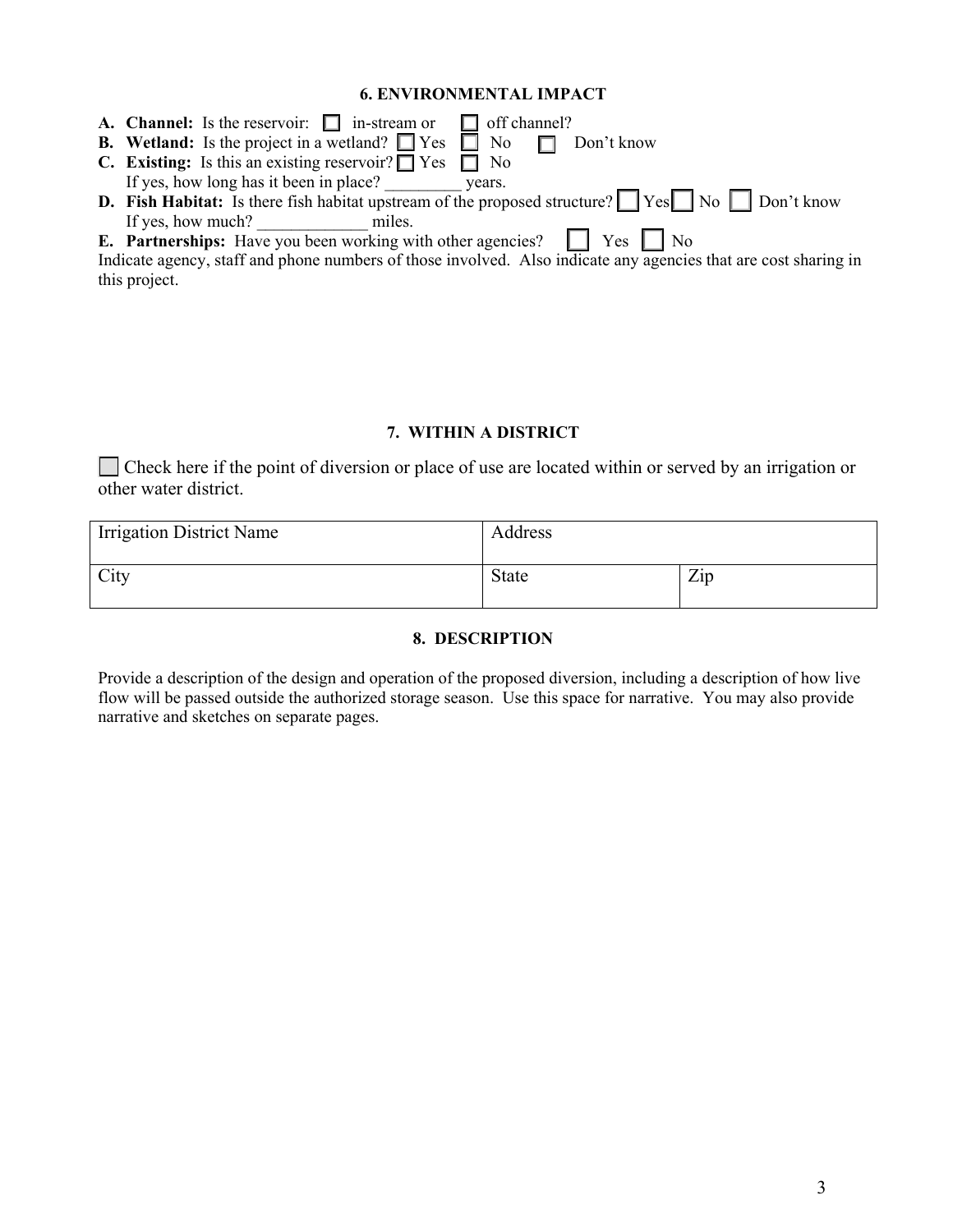If the diversion involves a dam, use this space for sketches of the diversion (e.g. cross-section of the dam with its dimensions, dimension and placement of outlet pipe, means of passing live flow outside of the authorized storage season, and means for providing fish passage).

#### **9. SIGNATURE**

I swear that all statements made and information provided in this application are true and correct to the best of my knowledge.

Landowner Signature **Date** 

#### **Before you submit your application be sure you have:**

- Answered each question completely.
- Included a legible map that includes Township, Range, Section, quarter-quarter and tax lot number.
- The map must meet map requirements to be accepted.
- Included a land use form or receipt stub signed by a local planning official.
- Included a check payable to Oregon Water Resources Department for the appropriate amount.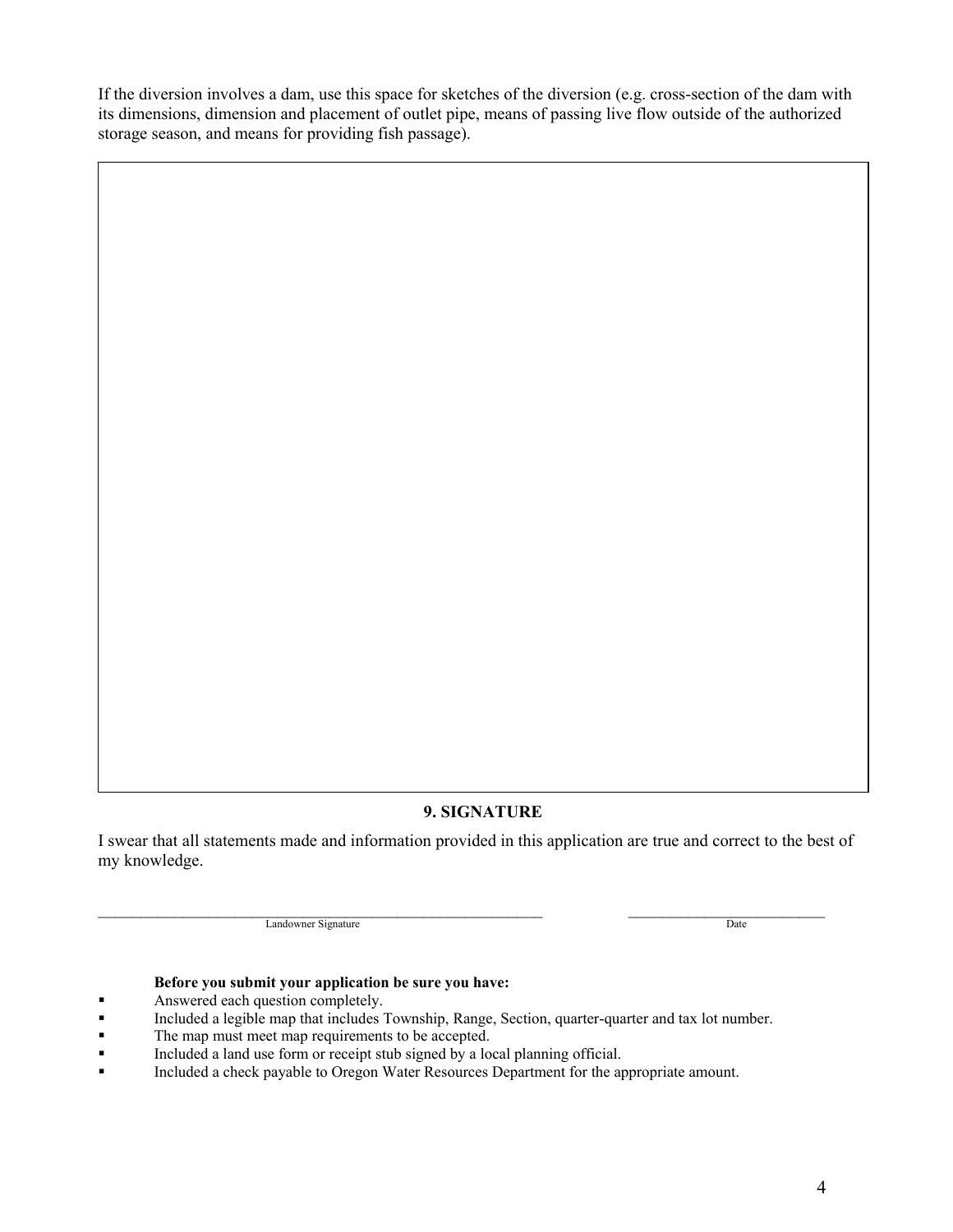### **WATERMASTER ALTERNATE RESERVOIR APPLICATION REVIEW SHEET**

Recommendations for Water Right Applications under the Alternate Reservoir review process (ORS 537.409)

In lieu of the water right application process set forth in ORS 537.140 to 537.211, an owner of a reservoir may submit an alternate reservoir application for a reservoir that has a storage capacity less than 9.2 acre-feet **or** a dam or impoundment structure less than 10 feet in height. ORS 537.409 describes the criteria used to evaluate alternate reservoir applications.

The review shall be limited to issues pertaining to: a) water availability, b) potential detrimental impact to existing fishery resources; and c) potential injury to existing water rights. (ORS 537.409 (6))

Within 60 days after the department provides public notice...any person may submit detailed, legally obtained information in writing, requesting the department to deny the application for a permit on the basis that the reservoir: (a) Would result in injury to an existing water right; or (b) Would pose a significant detrimental impact to existing fishery resources. (ORS 537.409 (5))

#### **The review of alternate reservoirs is limited to these criteria only.**

| <b>Application #: R-</b>                  | <b>Applicant's Name:</b>                                                                |                         |            |
|-------------------------------------------|-----------------------------------------------------------------------------------------|-------------------------|------------|
|                                           | 1) Does the proposed reservoir have the potential to injure existing water rights?      | $\Box$ NO               | $\Box$ YES |
| Explain:                                  |                                                                                         |                         |            |
|                                           |                                                                                         |                         |            |
|                                           | 2) Can conditions be applied to mitigate the potential injury to existing water rights? | $\Box$ NO               | <b>YES</b> |
| If YES, which conditions are recommended: |                                                                                         |                         |            |
|                                           |                                                                                         |                         |            |
|                                           | 3) Did you meet with staff from another agency to discuss this application?             | $\Box$ NO<br>$\Box$ YES |            |
| Who:                                      | Agency:                                                                                 | Date:                   |            |
| Who:                                      | Agency:                                                                                 | Date:                   |            |
|                                           |                                                                                         |                         |            |
| Watermaster signature:                    | Date:                                                                                   |                         |            |
| WRD Contact:<br>Caseworker:               | Water Rights Division, 503-986-0900 / Fax 503-986-0901                                  |                         |            |
|                                           |                                                                                         |                         |            |

#### **NOTE: This completed form must be returned to the applicant**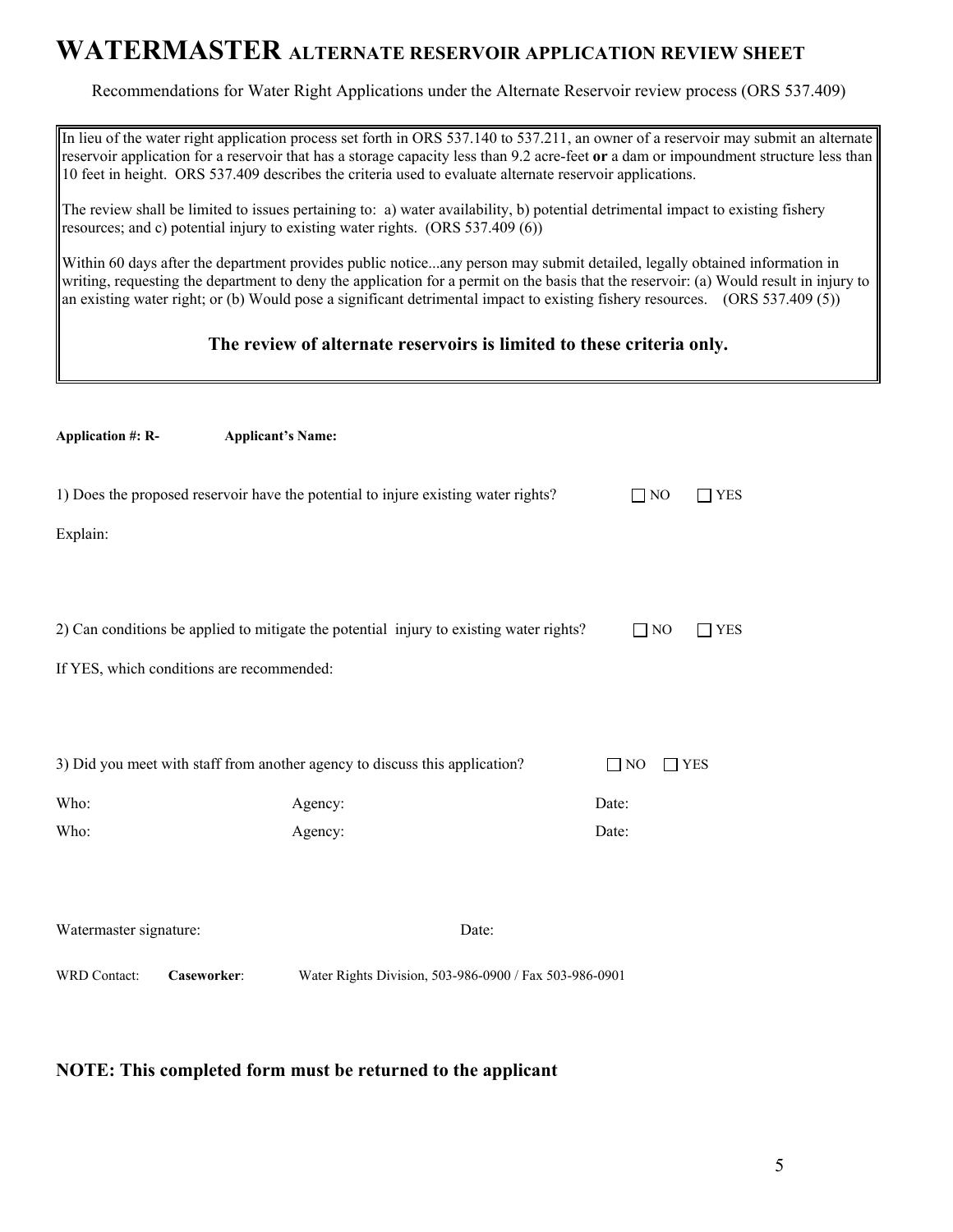## **ODFW Alternate Reservoir Application Review Sheet**

| This portion to be completed by the applicant.                                                                                                                                                                                                                                                                                 |                                                                                                                                                                                                                                                                                                                                      |               |
|--------------------------------------------------------------------------------------------------------------------------------------------------------------------------------------------------------------------------------------------------------------------------------------------------------------------------------|--------------------------------------------------------------------------------------------------------------------------------------------------------------------------------------------------------------------------------------------------------------------------------------------------------------------------------------|---------------|
|                                                                                                                                                                                                                                                                                                                                |                                                                                                                                                                                                                                                                                                                                      |               |
|                                                                                                                                                                                                                                                                                                                                |                                                                                                                                                                                                                                                                                                                                      |               |
|                                                                                                                                                                                                                                                                                                                                |                                                                                                                                                                                                                                                                                                                                      | □ off-channel |
| Note: It is unlikely that ODFW will be able to complete this form while you wait, nevertheless we recommend making an<br>appointment to submit the form so as to provide any necessary clarifications. See pg. 6 of Instructions for contact information.                                                                      |                                                                                                                                                                                                                                                                                                                                      |               |
| This portion to be completed by Oregon Department of Fish and Wildlife (ODFW) District staff.                                                                                                                                                                                                                                  |                                                                                                                                                                                                                                                                                                                                      |               |
| (if yes then proceed to $#4$ ; if no then proceed to $#2$ )                                                                                                                                                                                                                                                                    |                                                                                                                                                                                                                                                                                                                                      |               |
| 2) Is the proposed project or AO located where NMF <sup>2</sup> are or were historically present? $\Box$ YES $\Box$ NO<br>(if yes then proceed to $#3$ ; if no then proceed to $#4$ )                                                                                                                                          |                                                                                                                                                                                                                                                                                                                                      |               |
| 3) If NMF are or were historically present:                                                                                                                                                                                                                                                                                    |                                                                                                                                                                                                                                                                                                                                      | $\Box$ NO     |
| If fish passage is required under ORS 509.580 through .910, then either $3(a)$ or $3(b)$ must be "Yes" to move<br>forward with the application. If responses to $3(a)$ and $3(b)$ are "No", then the proposed reservoir does not meet<br>the requirements of Oregon Fish Passage Law and shall not be constructed as proposed. |                                                                                                                                                                                                                                                                                                                                      |               |
| 4) Would the proposed project pose any other significant detrimental impact to an existing fishery resource<br>negatively.)                                                                                                                                                                                                    | Explain below (for example, list STE species or other existing fishery resources that would be impacted                                                                                                                                                                                                                              |               |
| $\Box$ Any diversion or appropriation of water for storage during the period $\Box$<br>that a fish screen consistent with screening criteria will be required.                                                                                                                                                                 | (For example, if diversion of water for storage during a certain time period would cause a significant<br>detrimental impact to an existing fishery resource, then ODFW should recommend conditions or limitations.)<br>If NMF fish are present at the project site or point of water diversion then the applicant should be advised |               |
| impact to existing fishery resources during the period April 15 through September 30.                                                                                                                                                                                                                                          | This proposed pond or reservoir contemplates impounding water in the Columbia Basin above Bonneville<br>Dam. ODFW has determined that additional diversions of water in this area pose a significant detrimental                                                                                                                     |               |

\_\_\_\_\_\_\_\_\_\_\_\_\_\_\_\_\_\_\_\_\_\_\_\_\_\_\_\_\_\_\_\_\_\_\_\_\_\_\_\_\_\_\_\_\_\_\_\_\_\_\_\_\_\_\_\_\_\_\_\_\_\_\_\_\_\_\_\_\_\_\_\_\_\_\_\_\_\_\_\_\_\_\_\_\_\_\_\_\_\_\_\_\_\_\_\_\_ \_\_\_\_\_\_\_\_\_\_\_\_\_\_\_\_\_\_\_\_\_\_\_\_\_\_\_\_\_\_\_\_\_\_\_\_\_\_\_\_\_\_\_\_\_\_\_\_\_\_\_\_\_\_\_\_\_\_\_\_\_\_\_\_\_\_\_\_\_\_\_\_\_\_\_\_\_\_\_\_\_\_\_\_\_\_\_\_\_\_\_\_\_\_\_\_\_

 $\overline{a}$ 

<sup>&</sup>lt;sup>1</sup> **AO** = **Artificial Obstruction** means any dam, diversion, culvert or other human-made device placed in waters of this state that precludes or prevents the migration of native migratory fish. ORS 509.580 (1)

<sup>&</sup>lt;sup>2</sup> **NMF** = **Native Migratory Fish** Species in Oregon as defined by OAR 635 - 412 - 0005 (32)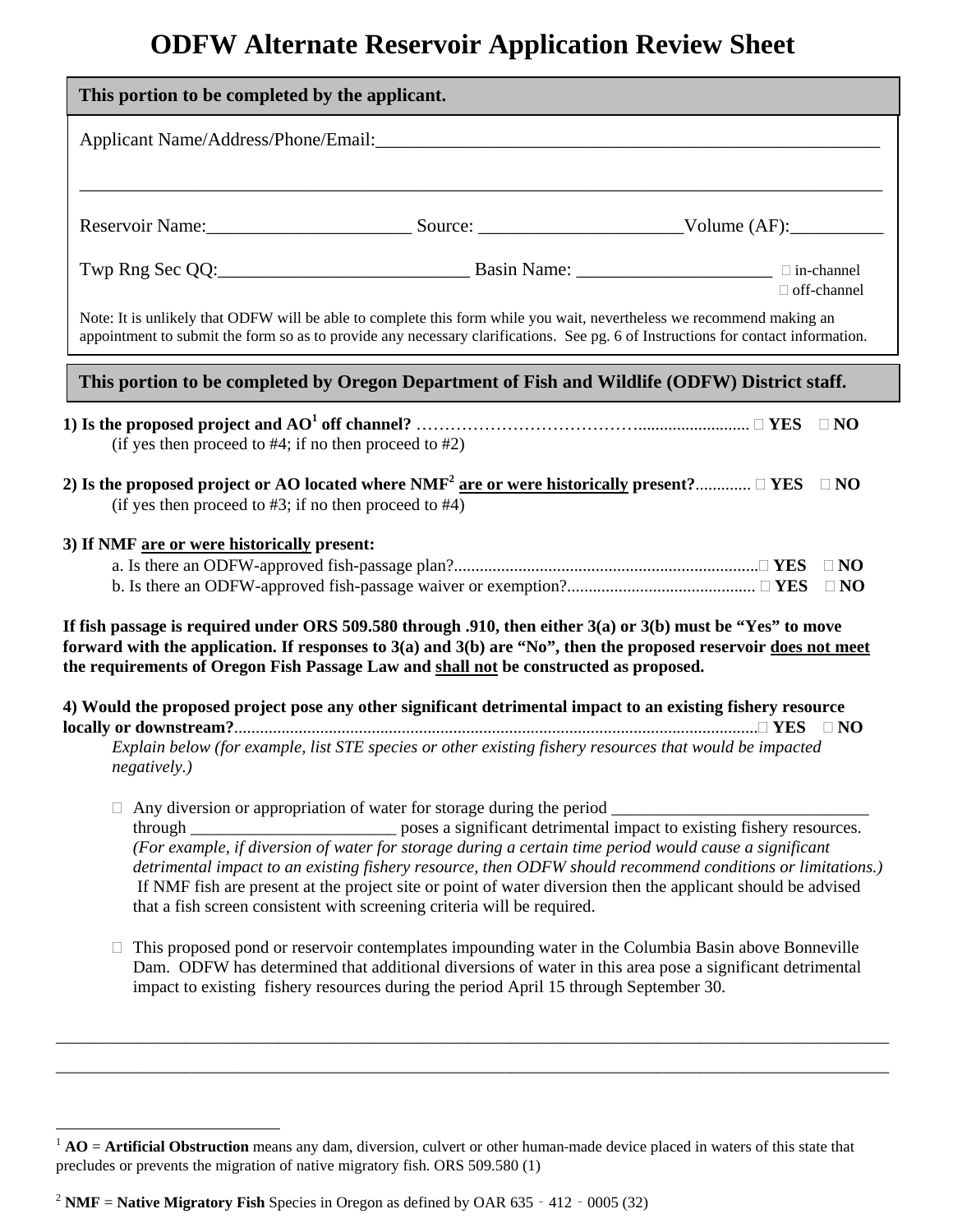| $\Box$ NO (explain) | If YES, can conditions be applied to mitigate the significant detrimental impact to an existing fishery resource?<br>$\Box$ <b>YES</b> (select from Menu of Conditions on next page) |
|---------------------|--------------------------------------------------------------------------------------------------------------------------------------------------------------------------------------|
|                     |                                                                                                                                                                                      |
|                     |                                                                                                                                                                                      |
|                     |                                                                                                                                                                                      |
|                     |                                                                                                                                                                                      |
|                     |                                                                                                                                                                                      |
|                     |                                                                                                                                                                                      |
|                     |                                                                                                                                                                                      |
|                     |                                                                                                                                                                                      |
|                     |                                                                                                                                                                                      |
|                     |                                                                                                                                                                                      |
|                     |                                                                                                                                                                                      |
|                     |                                                                                                                                                                                      |
|                     |                                                                                                                                                                                      |
|                     | <u> 1990 - Johann Barbert, mars and de format de la componentation de la componentation de la componentation de</u>                                                                  |
|                     |                                                                                                                                                                                      |
|                     |                                                                                                                                                                                      |
|                     |                                                                                                                                                                                      |
|                     |                                                                                                                                                                                      |
|                     |                                                                                                                                                                                      |

Revised 10/4/12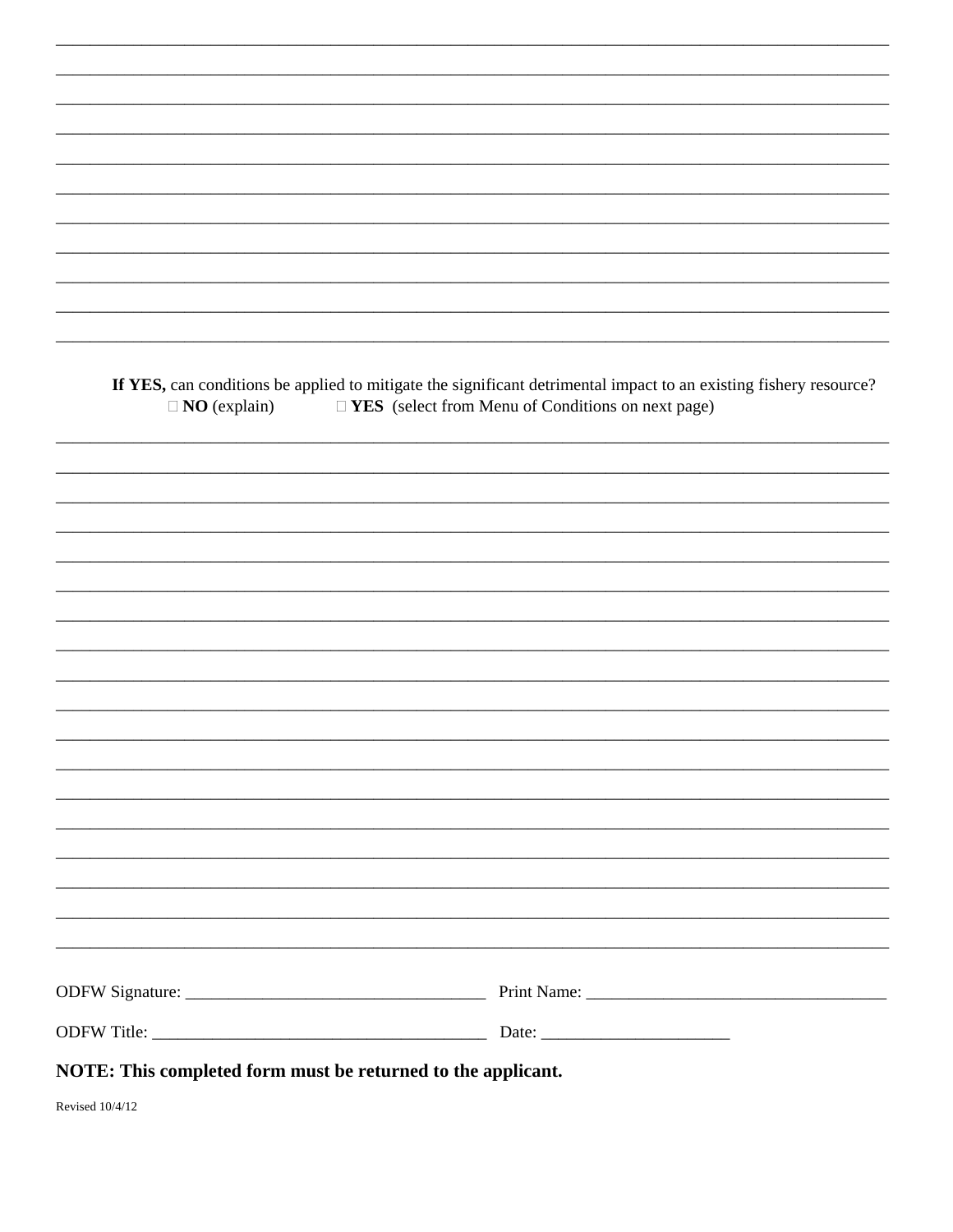#### **MENU OF CONDITIONS FOR WRD, ODFW, DEQ AND ODA Revised June 24, 2011**

#### **Use this menu to identify appropriate conditions to be included in the permit, and indicate the abbreviations on the review form:**

fishpass: As required by ORS 509.585, a person owning or operating an artificial obstruction (AO) may not construct or maintain any AO across any waters of this state that are inhabited, or historically inhabited, by native migratory fish (NMF) without providing passage for NMF. A person owning or operating an AO shall, prior to construction, fundamental change in permit status or abandonment of the AO in any waters of this state, obtain a determination from ODFW as to whether NMF are or historically have been present in the waters. If ODFW determines that NMF are or historically have been present in the waters, the person owning or operating the AO shall either submit a proposal for fish passage to ODFW or apply for a waiver or exemption. Approval of the proposed fish-passage facility, waiver, or exemption must be obtained from the department prior to construction, permit modification or abandonment of the AO. Approved fish-passage plans, waivers, and exemptions shall maintain adequate passage of NMF at all times (ORS 509.601) as per the approved plan, waiver or exemption.

fishself: The permittee shall install, maintain, and operate fish screening and by-pass devices consistent with current Oregon Department of Fish and Wildlife (ODFW) standards. Fish screening is to prevent fish from entering the proposed diversion while by-pass devices provide adequate upstream and downstream passage for fish. The required screen and by-pass devices are to be in place and functional prior to diversion of any water. Permittee shall obtain written approval from ODFW that the installation of the required screen and by-pass devices meets the state's criteria or the permittee shall submit documentation that ODFW has determined screens and/or by-pass devices are not necessary.

fishapprove: The permittee shall install, maintain, and operate fish screening and by-pass devices consistent with current Oregon Department of Fish and Wildlife (ODFW) standards. Fish screening is to prevent fish from entering the proposed diversion while by-pass devices provide adequate upstream and downstream passage for fish. The required screen and by-pass devices are to be in place and functional, and approved in writing by ODFW prior to diversion of any water. The permittee may submit evidence in writing that ODFW has determined screens and/or by-pass devices are not necessary.

fishdiv33: If the riparian area is disturbed in the process of developing a point of diversion, the permittee shall be responsible for restoration and enhancement of such riparian area in accordance with ODFW's Fish and Wildlife Habitat Mitigation Policy OAR 635-415. For purposes of mitigation, the ODFW Fish and Wildlife Habitat Mitigation Goals and Standards, OAR 635-415, shall be followed.

The use may be restricted if the quality of the source stream or downstream waters decrease to the point that those waters no longer meet existing state or federal water quality standards due to reduced flows.

The permittee shall install, maintain, and operate fish screening and by-pass devices consistent with current Oregon Department of Fish and Wildlife (ODFW) standards. Fish screening is to prevent fish from entering the proposed diversion while by-pass devices provide adequate upstream and downstream passage for fish. The required screen and by-pass devices are to be in place and functional, and approved in writing by ODFW prior to diversion of any water. The permittee may submit evidence in writing that ODFW has determined screens and/or by-pass devices are not necessary.

fishmay: Not withstanding that ODFW has made a determination that fish screens and/or by-pass devices are not necessary at the time of permit issuance, the permittee may be required in the future to install, maintain, and operate fish screening and by-pass devices to prevent fish from entering the proposed diversion and to provide adequate upstream and downstream passage for fish.

- **b52** Water may be diverted only when Department of Environmental Quality sediment standards are being met.
- **b5** The water user shall install and maintain adequate treatment facilities meeting current DEQ requirements to remove sediment before returning the water to the stream.
- **b51a** The period of use has been limited to \_\_\_\_\_\_\_\_ through \_\_\_\_\_\_\_.
- **b57** Before water use may begin under this permit, a totalizing flow meter must be installed at each diversion point.
- **b58** Before water use may begin under this permit, a staff gage that measures the entire range and stage between full reservoir level and dead-pool storage must be installed in the reservoir. The staff gage shall be United States Geological Survey style porcelain enamel iron staff gage style A, C, E or I.

**futile call:** The use of water allowed herein may be made only at times when waters from the (NAME OF SURFACE WATER) would not otherwise flow into a tributary of the Theorem Construction and a tributary of the Niver or sufficient water is available to satisfy all prior rights, including rights for maintaining instream flows.

**riparian:** If the riparian area is disturbed in the process of developing a point of diversion, the permittee shall be responsible for restoration and enhancement of such riparian area in accordance with ODFW's Fish and Wildlife Habitat Mitigation Policy OAR 635-415. For purposes of mitigation, the ODFW Fish and Wildlife Habitat Mitigation Goals and Standards, OAR 635-415, shall be followed.

**wq:** The use may be restricted if the quality of the source stream or downstream waters decrease to the point that those waters no longer meet existing state or federal water quality standards due to reduced flows.

**fence:** The stream and its adjacent riparian area shall be fenced to exclude livestock.

**blv:** Water must be diverted to a trough or tank through an enclosed water delivery system. The delivery system must be equipped with an automatic shutoff or limiting flow control mechanism or include a means for returning water to the stream source through an enclosed delivery system. The use of water shall not exceed 0.10 cubic feet per second per 1000 head of livestock.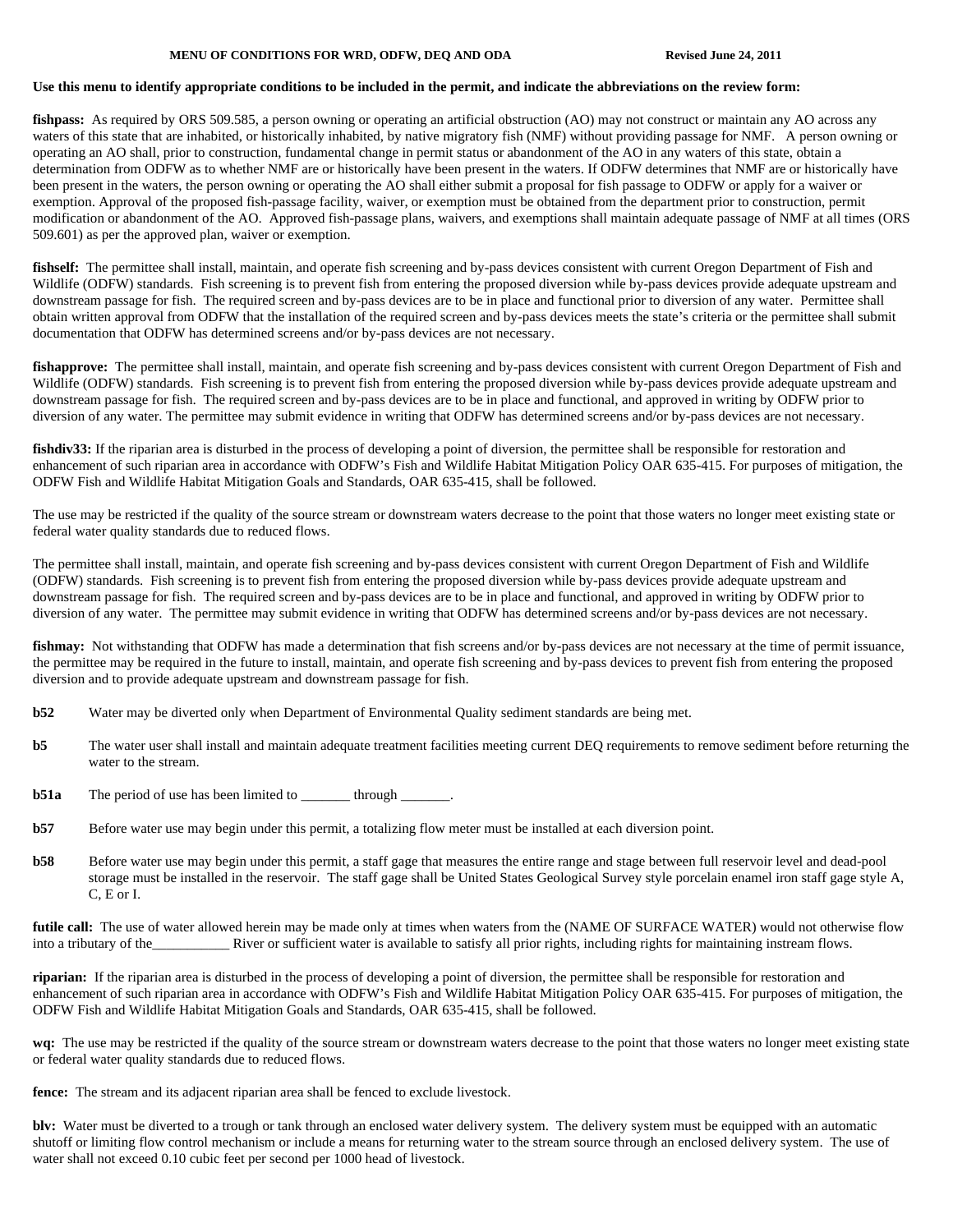## **Land Use Information Form**



**Oregon Water Resources Department**  725 Summer Street NE, Suite A Salem, Oregon 97301-1266 (503) 986-0900 www.wrd.state.or.us

## NOTE TO APPLICANTS

In order for your application to be processed by the Water Resources Department (WRD), this Land Use Information Form must be completed by a local government planning official in the jurisdiction(s) where your water right will be used and developed. The planning official may choose to complete the form while you wait, or return the receipt stub to you. Applications received by WRD without the Land Use Form or the receipt stub will be returned to you. Please be aware that your application will not be approved without land use approval.

#### **This form is NOT required if:**

- 1) Water is to be diverted, conveyed, and/or used only on federal lands; **OR**
- 2) The application is for a water right transfer, allocation of conserved water, exchange, permit amendment, or ground water registration modification, and **all** of the following apply:
	- a) The existing and proposed water use is located entirely within lands zoned for exclusive farm-use or within an irrigation district;
	- b) The application involves a change in place of use only;
	- c) The change does not involve the placement or modification of structures, including but not limited to water diversion, impoundment, distribution facilities, water wells and well houses; and
	- d) The application involves irrigation water uses only.

## NOTE TO LOCAL GOVERNMENTS

The person presenting the attached Land Use Information Form is applying for or modifying a water right. The Water Resources Department (WRD) requires its applicants to obtain land-use information to be sure the water rights do not result in land uses that are incompatible with your comprehensive plan. Please complete the form or detach the receipt stub and return it to the applicant for inclusion in their water right application. You will receive notice once the applicant formally submits his or her request to the WRD. The notice will give more information about WRD's water rights process and provide additional comment opportunities. You will have 30 days from the date of the notice to complete the land-use form and return it to the WRD. If no land-use information is received from you within that 30-day period, the WRD may presume the land use associated with the proposed water right is compatible with your comprehensive plan. Your attention to this request for information is greatly appreciated by the Water Resources Department. If you have any questions concerning this form, please contact the WRD's Customer Service Group at 503-986-0801.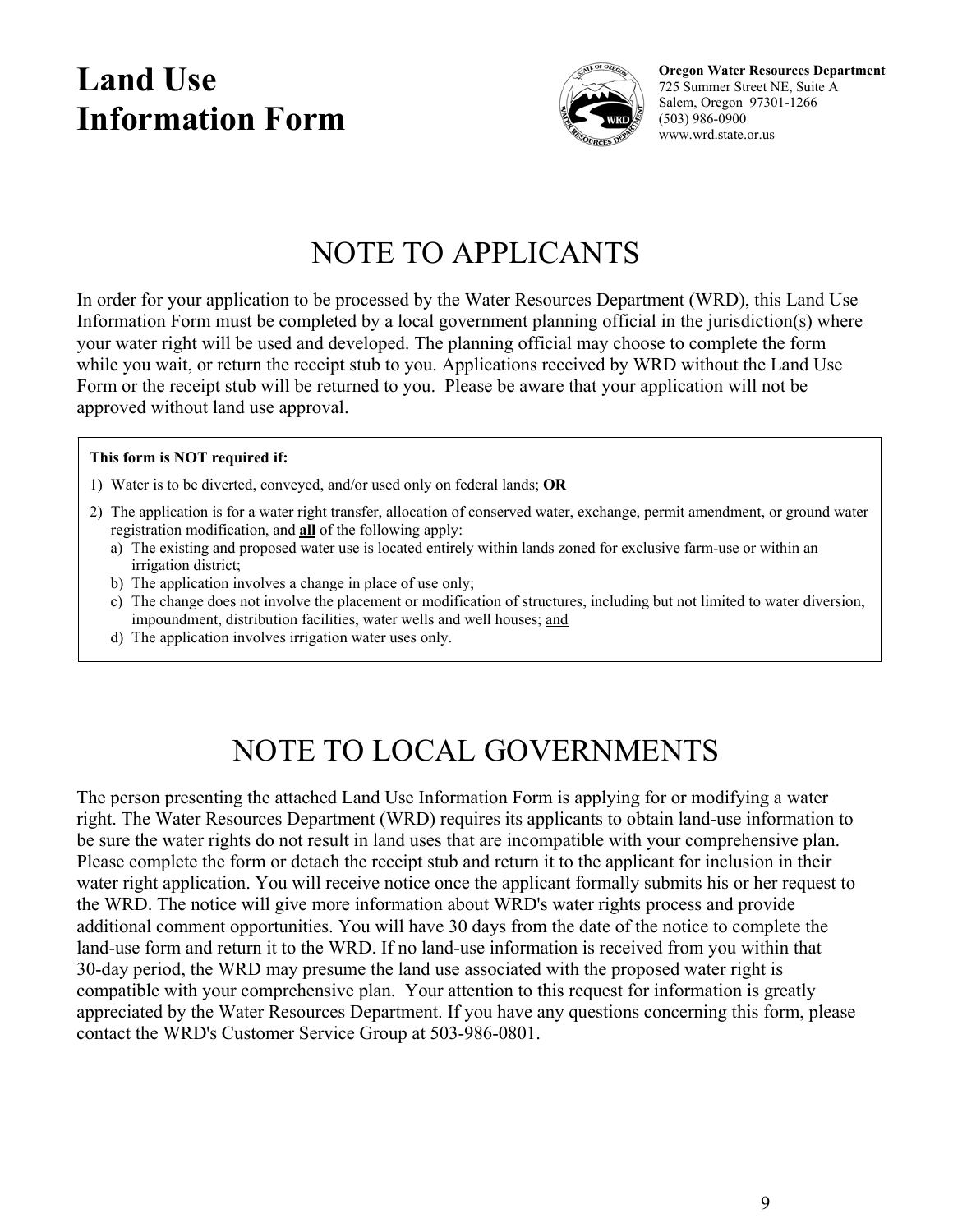## **Land Use Information Form**



**Oregon Water Resources Department**  725 Summer Street NE, Suite A Salem, Oregon 97301-1266 (503) 986-0900 www.wrd.state.or.us

| Applicant:       |       |              |     |                |  |
|------------------|-------|--------------|-----|----------------|--|
|                  | First |              |     | Last           |  |
| Mailing Address: |       |              |     |                |  |
| City             |       | <b>State</b> | Zip | Daytime Phone: |  |

#### **A. Land and Location**

Please include the following information for all tax lots where water will be diverted (taken from its source), conveyed (transported), and/or used or developed. Applicants for municipal use, or irrigation uses within irrigation districts may substitute existing and proposed service-area boundaries for the tax-lot information requested below.

| Township | Range | Section | $\frac{1}{4}$ $\frac{1}{4}$ | Tax Lot # | Plan Designation (e.g.,<br>Rural Residential/RR-5) |                 | Water to be:    |             | Proposed Land<br>Use: |
|----------|-------|---------|-----------------------------|-----------|----------------------------------------------------|-----------------|-----------------|-------------|-----------------------|
|          |       |         |                             |           |                                                    | $\Box$ Diverted | $\Box$ Conveyed | $\Box$ Used |                       |
|          |       |         |                             |           |                                                    | $\Box$ Diverted | $\Box$ Conveyed | □ Used      |                       |
|          |       |         |                             |           |                                                    | $\Box$ Diverted | $\Box$ Conveyed | □ Used      |                       |
|          |       |         |                             |           |                                                    | $\Box$ Diverted | $\Box$ Conveyed | $\Box$ Used |                       |

List all counties and cities where water is proposed to be diverted, conveyed, and/or used or developed:

### **B. Description of Proposed Use**

| Type of application to be filed with the Water Resources Department:<br>Permit to Use or Store Water Water Night Transfer<br>Allocation of Conserved Water<br>□ Limited Water Use License | Permit Amendment or Ground Water Registration Modification<br>Exchange of Water |
|-------------------------------------------------------------------------------------------------------------------------------------------------------------------------------------------|---------------------------------------------------------------------------------|
| Source of water: $\Box$ Reservoir/Pond<br>$\Box$ Ground Water                                                                                                                             | $\Box$ Surface Water (name)                                                     |
| Estimated quantity of water needed:                                                                                                                                                       | $\Box$ cubic feet per second $\Box$ gallons per minute $\Box$ acre-feet         |
| Intended use of water:<br>Commercial<br>Irrigation<br>Municipal<br>$\Box$ Quasi-Municipal                                                                                                 | Industrial<br>Domestic for _______ household(s)<br>Instream<br>Other            |
| Briefly describe:                                                                                                                                                                         |                                                                                 |
|                                                                                                                                                                                           |                                                                                 |

**Note to applicant:** If the Land Use Information Form cannot be completed while you wait, please have a local government representative sign the receipt at the bottom of the next page and include it with the application filed with the Water Resources Department.

**See bottom of Page 3. →**